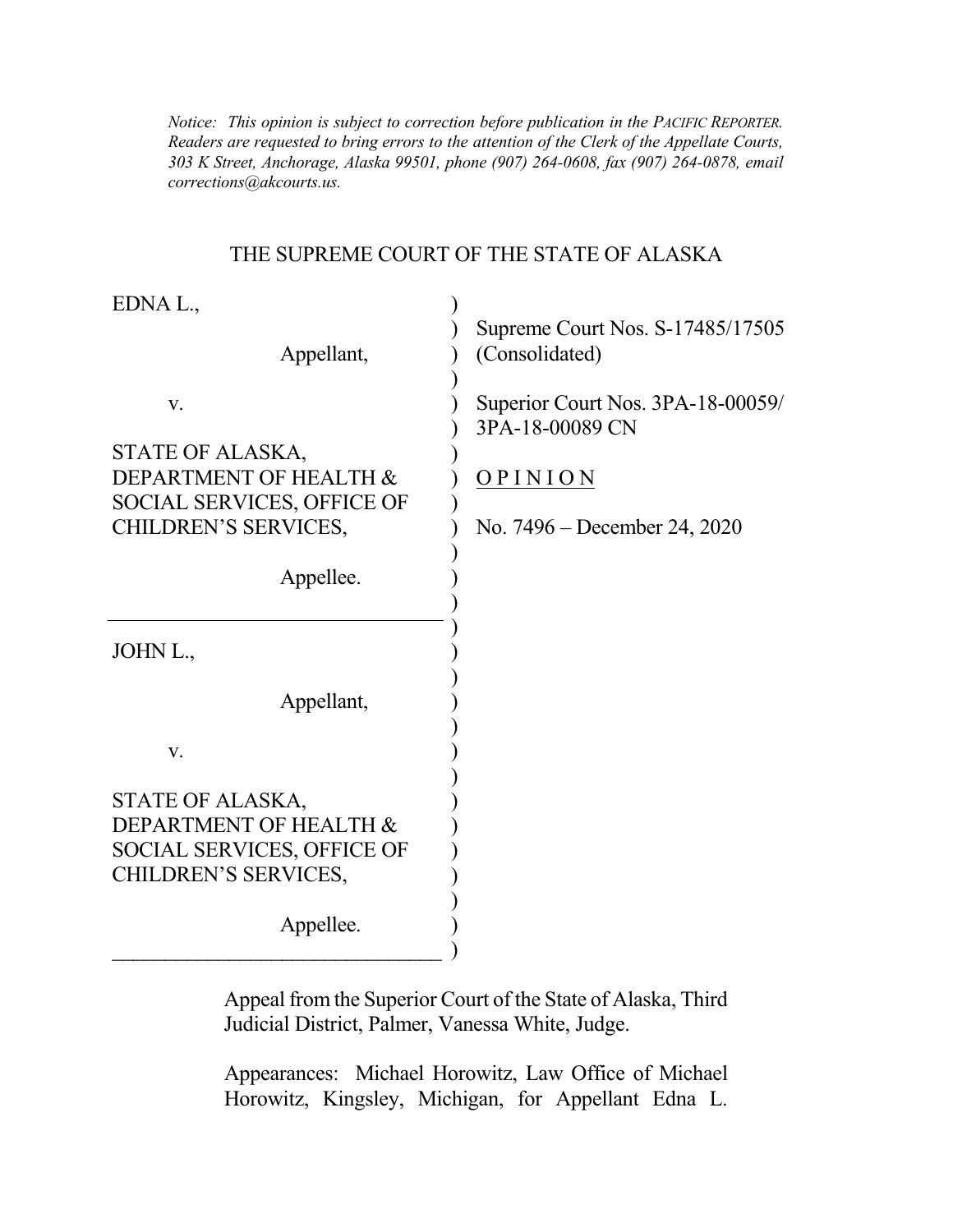J. Adam Bartlett, Anchorage, for Appellant John L. Kimberly D. Rodgers, Assistant Attorney General, Anchorage, and Kevin G. Clarkson, Attorney General, Juneau, for Appellee.

 Before: Bolger, Chief Justice, Winfree, Stowers, Maassen, and Carney, Justices.

 STOWERS, Justice, with whom CARNEY, Justice, joins, concurring. MAASSEN, Justice.

### **I. INTRODUCTION**

 A mother and father appeal the termination of their parental rights after proceedings in the Palmer Families with Infants and Toddlers Court (FIT Court). They argue that their rights were violated when the FIT Court's "rigid, non-fact driven," 12-month timeline governed the progression of the Child in Need of Aid (CINA) cases of their two children. We conclude that it was error to adhere to the FIT Court's preset timeline rather than making an individualized assessment of whether the parents had a reasonable time to remedy based on the facts of their children's cases, as required by statute. We further conclude that the parents did not knowingly and voluntarily waive that statutory requirement.

### **II. FACTS AND PROCEEDINGS**

 Edna and John L.**<sup>1</sup>**are married and have a daughter, Ann; Edna also had a son, Chris, from a previous marriage to Charles F.**<sup>2</sup>** In early March 2018 the Office of Children's Services (OCS) took custody of six-year-old Chris after Edna and John were

<sup>&</sup>lt;sup>1</sup> We use pseudonyms to protect the parties' privacy.

<sup>&</sup>lt;sup>2</sup> Charles agreed to relinquish his parental rights to Chris if Edna's rights were terminated so that Chris could be adopted by the foster parents. He did not participate in this appeal.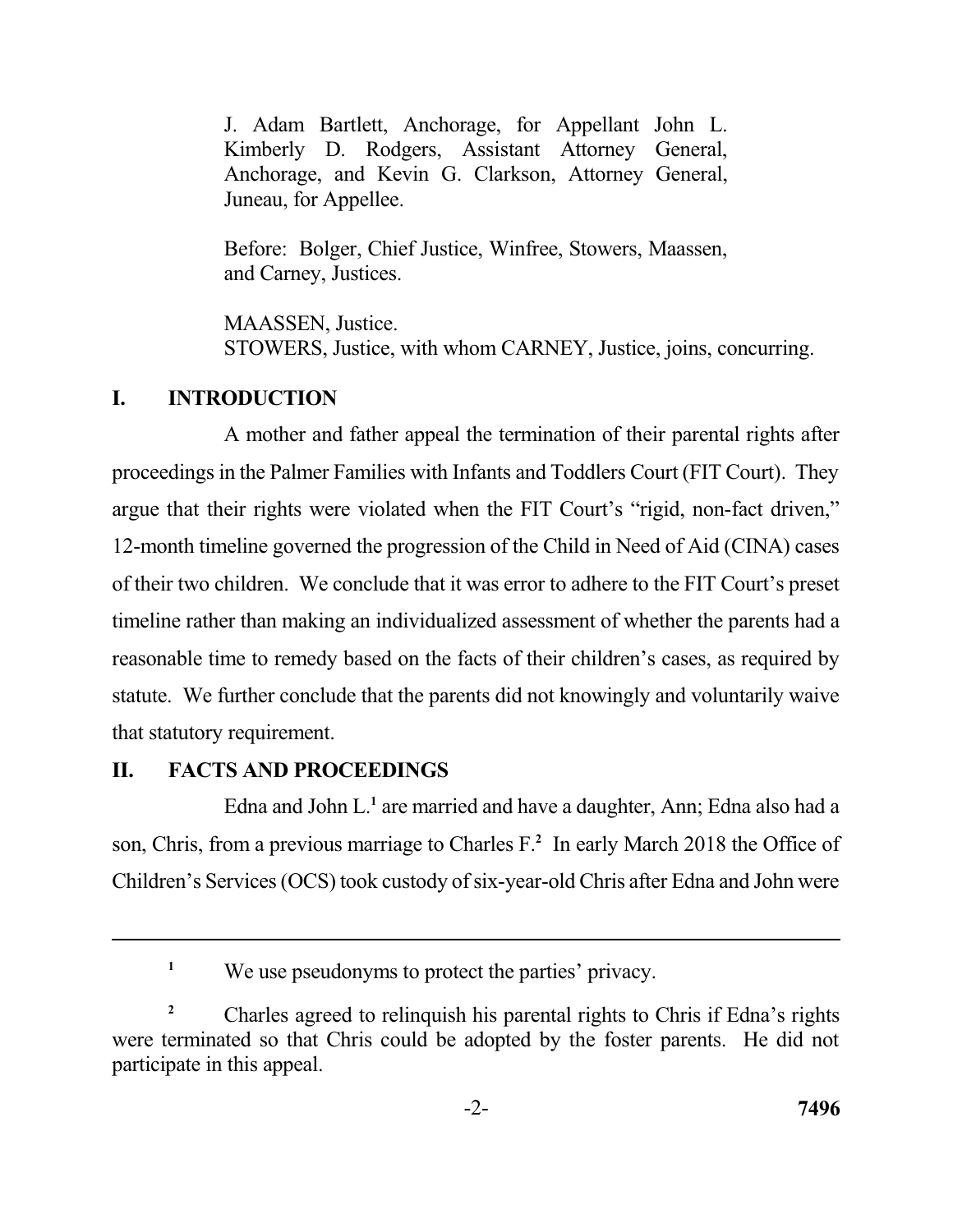seen using drugs in Chris's presence. In late April OCS took custody of Ann shortly after her birth. Both children tested positive for drug exposure, and Chris was behind in school and in need of significant dental work. The children were placed with a foster family.

 Edna and John had long struggled with substance abuse, and both received behavioral health assessments that recommended intensive outpatient or residential treatment. Early in their children's CINA cases both parents failed to follow through with their OCS case plans and continued using drugs. They missed scheduled urinalysis appointments, court hearings, and family team meetings.

## **A. The FIT Court Overview**

 The FIT Court is a therapeutic court in Palmer. Based on similar courts in other jurisdictions, its stated "primary goals are to achieve permanency within twelve months and to reunify young children with their families of origin." Families in pending CINA cases involving children under three years old are eligible to participate.

 The FIT Court team consists of the FIT Court judge and project coordinator, "ICWA specialist,"**<sup>3</sup>**and representatives of various State entities: OCS, the When an eligible family expresses interest in the court, the FIT Court team votes on whether to accept the case; the judge makes the final decision. Cases accepted into the FIT Court are assigned to the FIT Court judge. Department of Law, the Public Defender Agency, and the Office of Public Advocacy.

 Families are allowed to leave FIT Court until there is an adjudication that the child is in need of aid; at that point "the participants will no longer have the ability to opt-out of the therapeutic court." To ensure they understand this and other unique

 The Indian Child Welfare Act (ICWA) specialist is not further identified in our record. **3**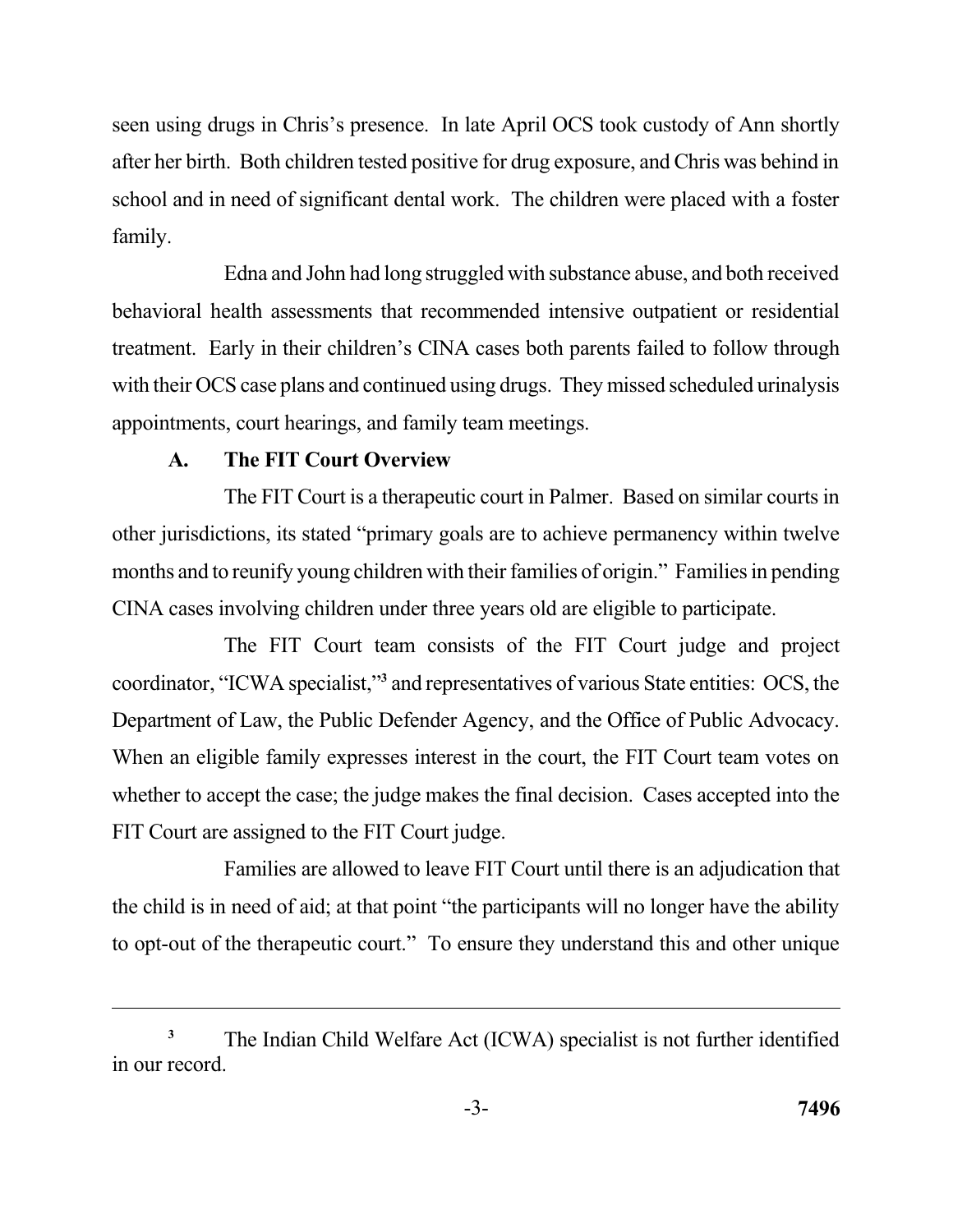aspects of FIT Court, participants are given an opt-in form to sign, acknowledging that they "understand and agree to the program requirements." The form requires participants to initial a set of statements acknowledging that they "understand the goal of FIT Court is for the minor(s) to reach permanency in 12 months. Permanency means case closure through reunification, adoption, or guardianship"; they "understand FIT Court has an alternative hearing schedule, which includes monthly court hearings and a permanency hearing at 6 months"; and they "understand that [their] case will not return to regular Child in Need of Aid (CINA) proceedings. It is not possible to opt-out post adjudication. This is different from other therapeutic courts."

Having committed to this expedited process, FIT Court participants receive in getting the help and services they need. FIT Court participants work through four phases: (1) "Evaluation of Needs," which takes "approximately three months" and in which "the participant's goal is to engage in services" such as parenting classes, substance abuse assessments, urinalyses, visitation, and therapy; (2) "Putting Plans into Action," "an ongoing phase where the participant is learning and problem solving, building on family strengths, and fully engaged in services"; (3) "Stability," in which the participants are finishing classes, are "fully engaged in services," and, if reunification is still an option, are "ready for reunification"; and (4) "Graduation," at which point "permanency has been achieved and there is no further need for the Court's increased attention from caseworkers. An assigned team works to support the parents intervention."

#### **B. Proceedings**

#### **1. Ann's probable cause hearing**

The superior court held an emergency probable cause hearing for Ann on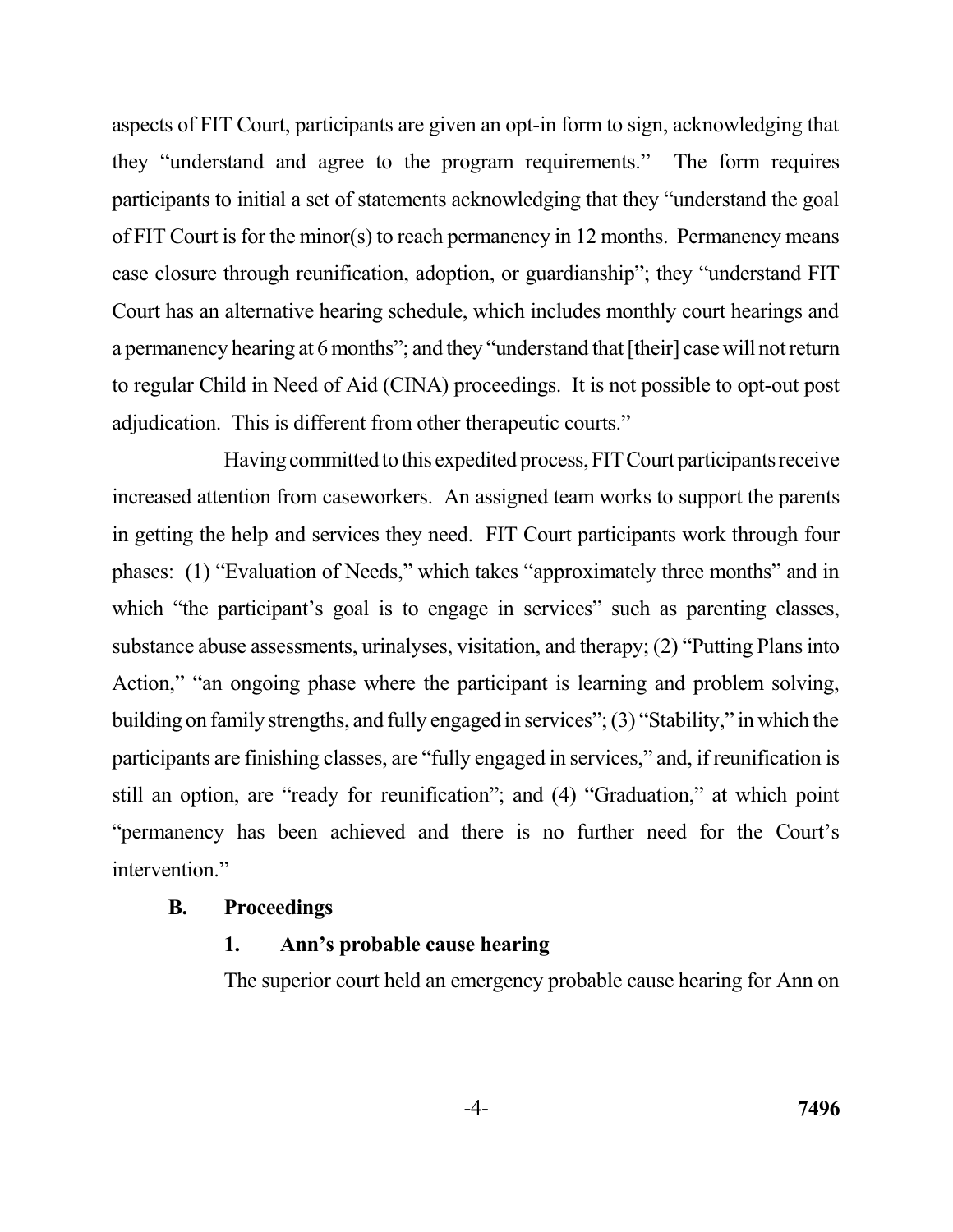May 3, 2018.<sup>4</sup> The court asked Edna and John to consider participating in FIT Court, explaining the court's "two-fold" mission:

> First to serve families with infants and toddlers with much more significant wraparound services for the entire family. So, in your circumstance, given the allegations in the petition, that might include substance abuse treatment, it might include mental health treatment. It almost always includes what we call child-parent psychotherapy . . . .

> [The FIT Court] is a court where we're also trying to make sure that these babies achieve permanency within a year's time. . . . [O]ne of the primary goals of this program is to promote permanency within one year's time.

> And secondarily, the reason for all of these wraparound services is to promote reunification of the child with the parents whenever that can be done safely. So, the focus is on getting the case resolved within a year. And whenever possible, having that . . . resolution be reunification of the child with the family.

 The probable cause hearing was continued, and a week later both Edna and John indicated their interest in FIT Court. The court informed them that they would be the seventh family to participate and explained that they would have to work hard on their case plans, be honest, and ask for help when they needed it. In return, the court told them, the FIT Court team would work hard for them and "lift [them] up":

> As long as you do your part, I promise you, the team will do their part. And they will be honest with you at all times. This is a tough program, too, because there's no time to waste. If you're admitted into the FIT Court, you have to hit the ground running in terms of working the items on your case plan, because we're going to get [Ann] to permanency

 **<sup>4</sup>***See* AS47.10.142(a),(d), (e)(governingemergency custody and temporary placement hearings at which court determines "whether probable cause exists for believing the child to be a child in need of aid").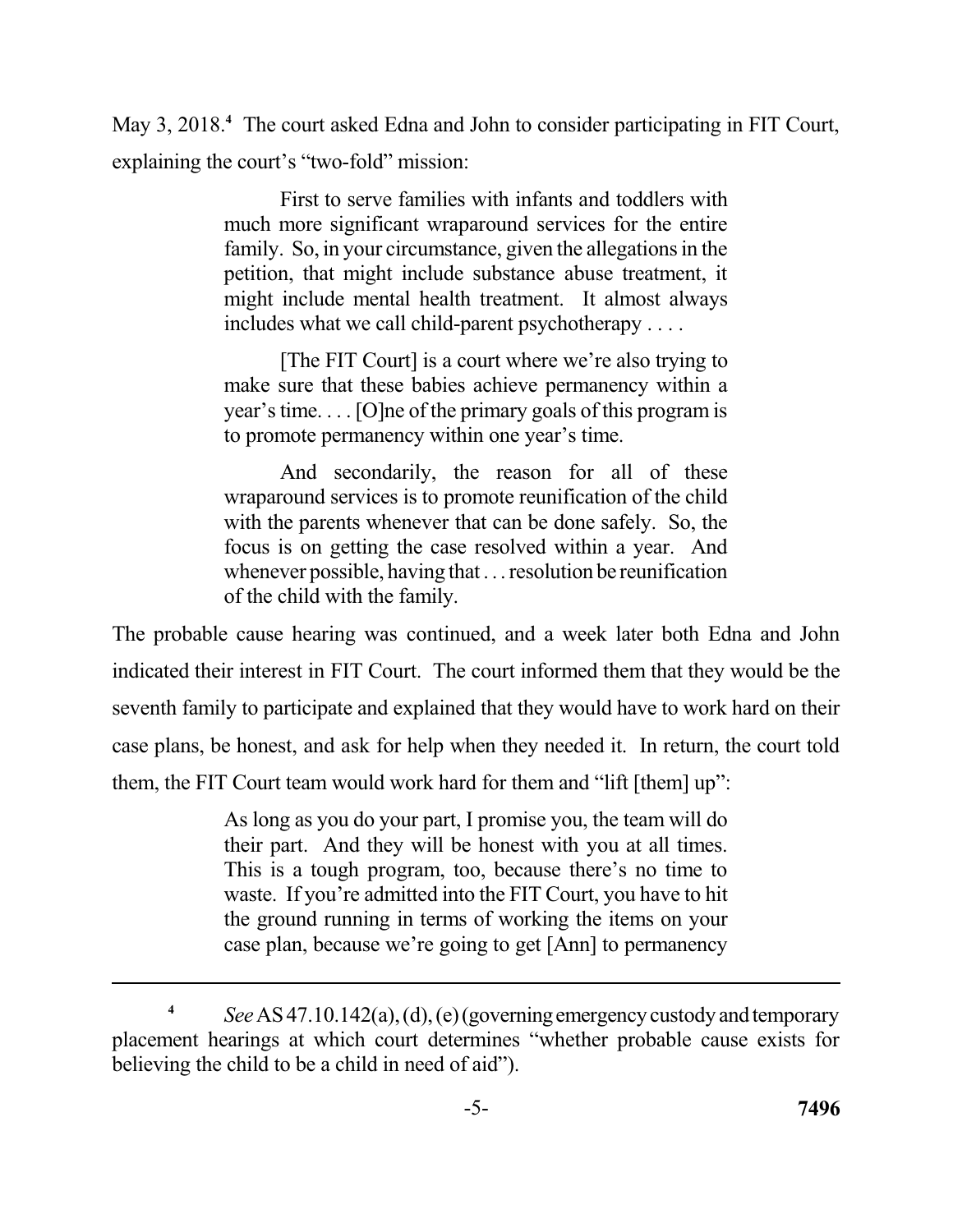with you or without [you] within 12 months of the date she was removed. So, there is no time to waste.

## **2. The FIT Court opt-in in Ann's case**

 The court had an official FIT Court opt-in hearing for Ann's case on May 22, 2018. The court walked through all the items on the "FIT Court opt-in checklist" before making a finding that both of Ann's parents, Edna and John, were of competent counsel." permanency" would be made "in about six months' time": "At the six-month mark, if you're not in a home visit or close to a home visit, then the case may convert from one where we're focusing on reunification to where we're focusing on adoption for [Ann]." Court's higher-than-traditional success rate: "and by success I mean reunification and no repeat maltreatment." "entering into the FIT Court freely, voluntarily, and intelligently, both with the advice The court explained that "some determinations about The court reiterated that "our goal is permanency in 12 months," emphasizing the FIT

 Edna's attorney informed the court, "[Edna] knows what she's getting into, and we had a long meeting with the parents last week and discussed some serious expectations of this family. And I think that they are committed to that."

# **3. Ann's adjudication as a child in need of aid and the FIT Court opt-in in Chris's case**

 Ann's adjudication as a child in need of aid occurred on July 13, 2018.**<sup>5</sup>** Both Edna and John stipulated through their attorneys — and the court subsequently found — that Ann was a child in need of aid under AS 47.10.011(10) because of parental substance abuse.**<sup>6</sup>** Edna's attorney informed the court that Edna intended "to stipulate

 **<sup>5</sup>***See* AS 47.10.080(a)-(f) (describing process and effects of adjudication).

 **<sup>6</sup>***See* AS 47.10.011(10) (providing that court may find child to be child in (continued...)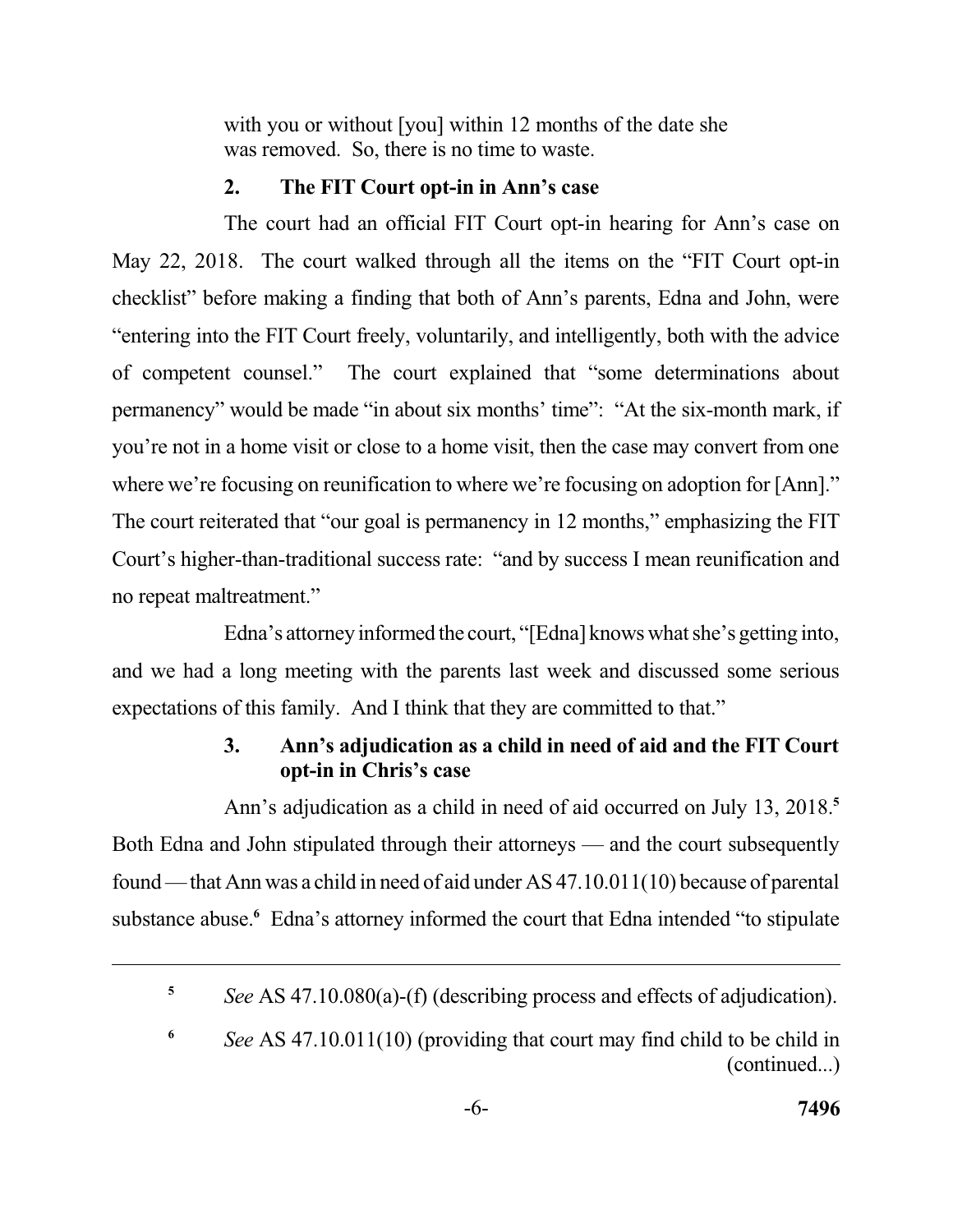to adjudication and disposition without admission under subsection ten." The attorney explained, "She understands this is her fish-or-cut-bait moment that she is intending to stay in the FIT Court and work the program."

 The court turned to John, whose counsel was not present at the hearing, and asked whether he had also "had a chance to talk to [his attorney] about the fish-or-cut-bait part of . . . adjudication." John responded, "Yes." The court continued:

> I'm going to spend just a minute making sure that we have a good record and you understand. . . . [I]f you weren't in FIT Court, you would have the right to a hearing [on adjudication]. evidence, and I would make a determination after the evidence was presented and you had a chance to cross- examine the witnesses as to whether or not it was more likely than not that [Ann] was a child in need of aid under the substance abuse section of the Child in Need of Aid statute. At that hearing, [OCS] would present

> [T]he next step if I make that finding is, well, what are wegoing to doabout that? And thewhat-are-we-going-to-do- about-it part is called disposition. And in a traditional case, I would more likely than not enter an order giving [OCS] custody of [Ann] for a period of up to two years. In FIT Court, I give a disposition order that gives [OCS] custody for a period of up to one year.

> That doesn't mean [OCS] has to have custody for a whole year, but it means that we don't have to address that working toward reunification. As [Edna's counsel] said, this issue again for a year as you're working your case plan and is also the fish-and-cut-bait moment for FIT Court, because

**<sup>6</sup>**(...continued)

. . .

 need of aid on ground that "the parent['s] . . . ability to parent has been substantially impaired by the addictive or habitual use of an intoxicant, and the addictive or habitual use of the intoxicant has resulted in a substantial risk of harm to the child").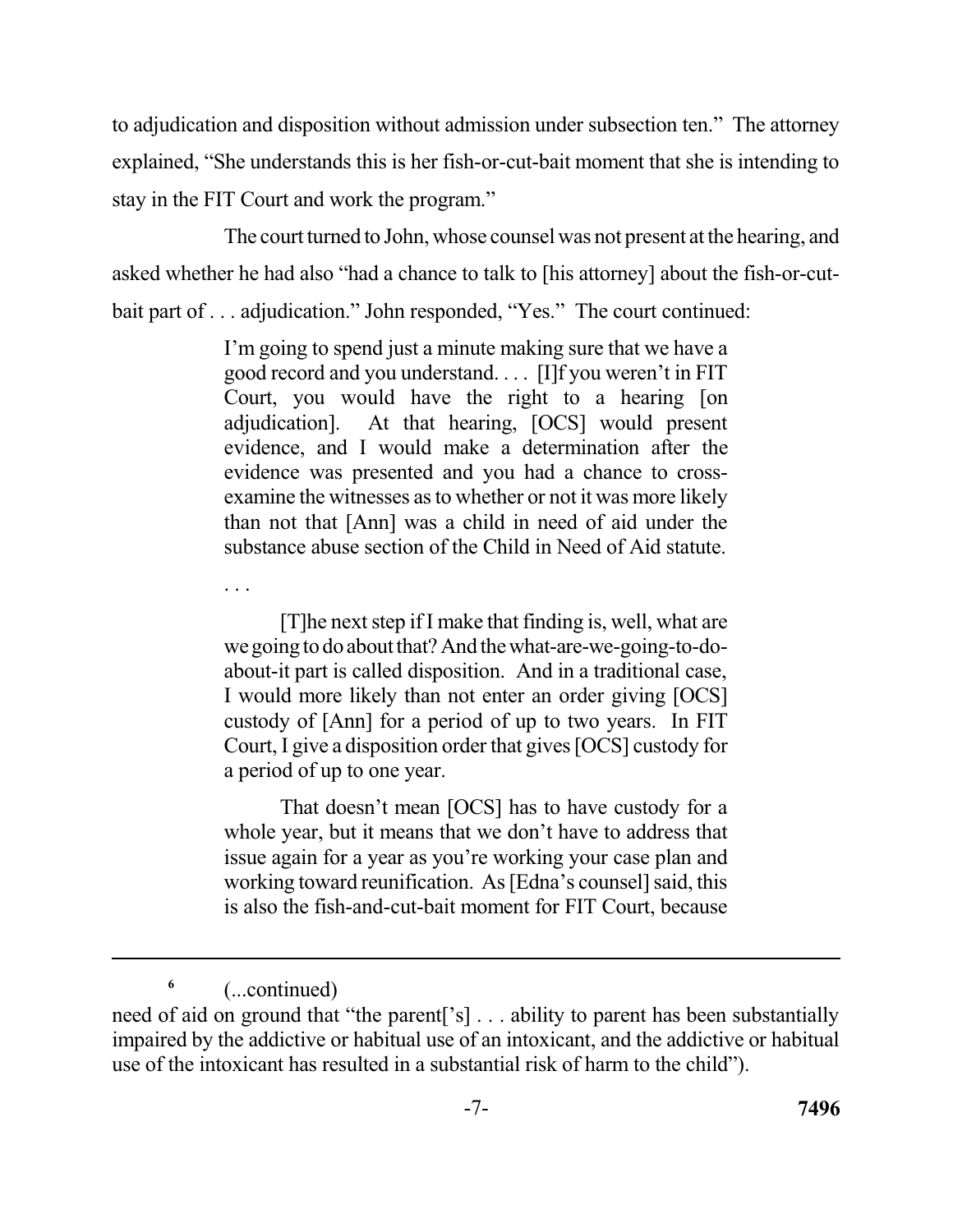if you agree to adjudication and disposition today, then "I've changed my mind, I want to go back to a traditional court hearing[.]". . . [Y]ou're with me doing it on this shortened timeline with the enhanced services until the case is closed. Do you both understand? you're in FIT Court until the case is closed. You can't say,

John and Edna both said they understood.

 The court then proceeded to discuss opt-in for the case of Edna's son Chris, who had earlier been adjudicated a child in need of aid. Although FIT Court is primarily for younger children, the team allowed Chris's case to proceed in FIT Court so that the CINA cases for Edna's two children could follow the same timeline and access the same resources.

 When explaining the FIT Court to Chris's father Charles, who was participating by phone, the court said, "The benefit to [Chris] is that [he] will get to permanency sooner than he would. Whether permanency is reunification with mom, reunification with you, or some other permanent arrangement, he's going to get to permanency sooner in this court." At a subsequent hearing, the court explained:

> So, I'll enter — [Charles,] this is all legal mumbo jumbo. What it means is . . . that you guys are in the program, you're stuck with me until we're done. And today I'm entering what we call disposition orders, and that just means that the Office of Children's Services will be granted custody of [Chris and is just sort of a benchmark, and we're going to continue to work through the case. The goal is to try and have these kids' cases completely resolved within that year. But it's . . . a legal formality that I have to enter . . . that order for disposition. Is that clear? Ann] for a period not to exceed one year.... The one year

Charles answered, "Yes."

 When obtaining Edna's consent to hearing Chris's case in FIT Court, the court did not go through all the questions on the opt-in form or confirm Edna's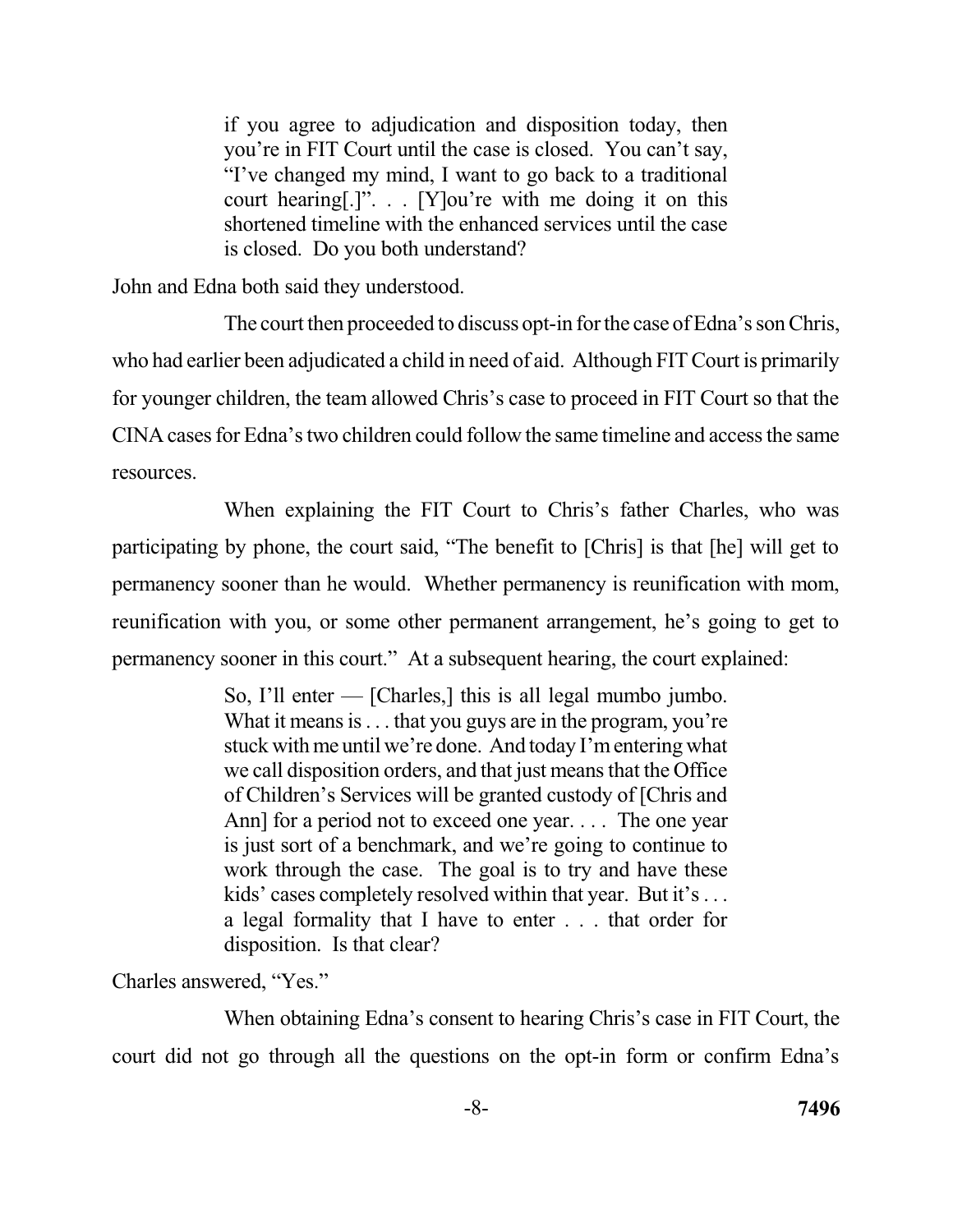understanding of them, reasoning, "[B]ecause [Edna's] already done an opt-in hearing with me for [Ann's case], I'm very comfortable just having that opt-in form filled." The court entered disposition orders for both children committing them to OCS's custody for a period not to exceed one year.

## **4. Permanency hearing**

 ANovember 2, 2018 status hearing was also a permanency hearing for both children.**<sup>7</sup>**The court re-emphasized the FIT Court's goal of reunification: "We're going to keep doing exactly what we've been doing and that is trying to achieve reunification within this year or so of time. Do you understand?" The court commended Edna for being sober, undergoing detox, and getting into a residential treatment program.

 Notwithstanding this recognized progress, OCS served petitions for termination of parental rights on the parties at the hearing. OCS's attorney explained that although Edna had "made some brief progress, . . . at this time the goal is adoption. We'll still continue to work reunification but the primary goal is adoption." The court explained these developments to the parents:

> Okay. So, what that means is that there's still two goals, right? Adoption and reunification. But because of the into foster care, [OCS] at this point needs to be addressing the possibility that these children will be freed for adoption. amount of time that has passed since [Ann and Chris] came

> It does not mean that reunification is not possible. . . . [W]hat it does mean is if reunification is going to be a viable possibility, everybody needs to be clicking on all cylinders from here on out. Everybody on the same page about that?

<sup>&</sup>lt;sup>7</sup> "The purpose of the permanency hearing is to establish a permanency plan for each child committed to state custody . . . and to ensure that findings with respect to the plan are made as required by state and federal laws." CINA Rule 17.2(a).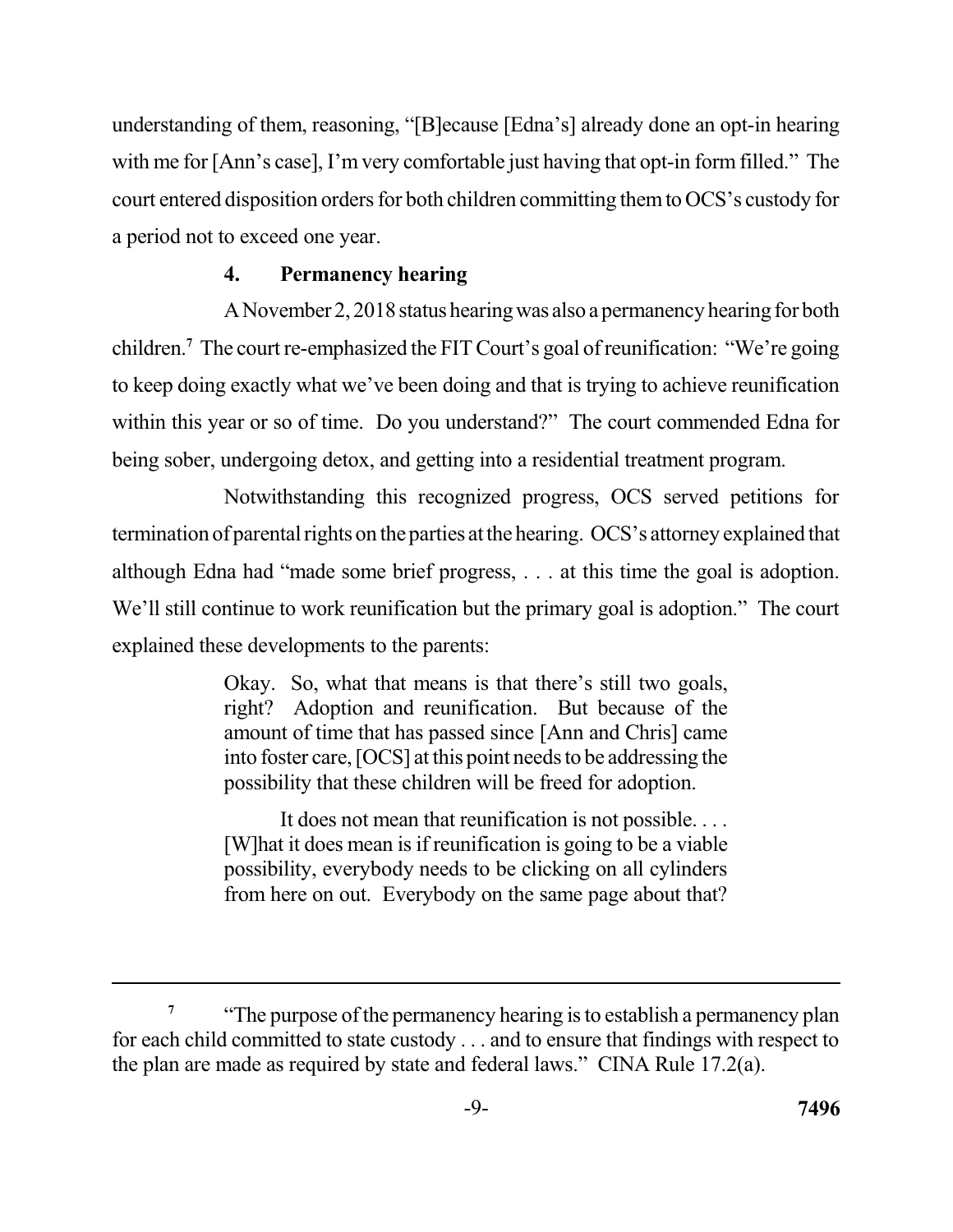The court determined that both adoption and reunification were appropriate goals: OCS "continued to make appropriate efforts to promote reunification and to finalize the permanency plan," but, while "recognizing the progress that each parent is making," "it would be contrary to both children's best interests to return them to the care or custody of any of their parents." The court stated that the next hearing would be a pretrial conference. At a December 6 hearing the court decided that the termination trial, originally slated for February, would be held in March to accommodate scheduling conflicts.

### **5. Motion to continue the termination trial**

 Edna moved to continue the termination trial, citing the progress that both she and John were making in their substance abuse treatment programs. At a hearing on February 28, 2019, OCS opposed the continuance, arguing that accepting "a wait-and- see" approach and hoping that "more time will provide more information" would "eviscerate the FIT Court and the expedited permanency timeline that parents knowingly and voluntarily chose to engage in, in exchange for the enhanced services and efforts to get the children into permanency." OCS's counsel pointed out that the case had been pending in FIT Court for "nine months at least, . . . maybe ten if you include the time before [opt-in,] and that is within the norm in terms of . . . the timing of termination petitions."

 Edna's attorney protested that the 12-months-to-permanency goal was being treated as a deadline divorced from the facts of the case:

> I do believe that good cause exists [to continue the trial]. And I think that if everybody in this room were honest with themselves, they would recognize and admit that this case would not be heading to a termination trial with a mother who's four or five months sober but for the timeline — the artificially imposed timeline of FIT Court.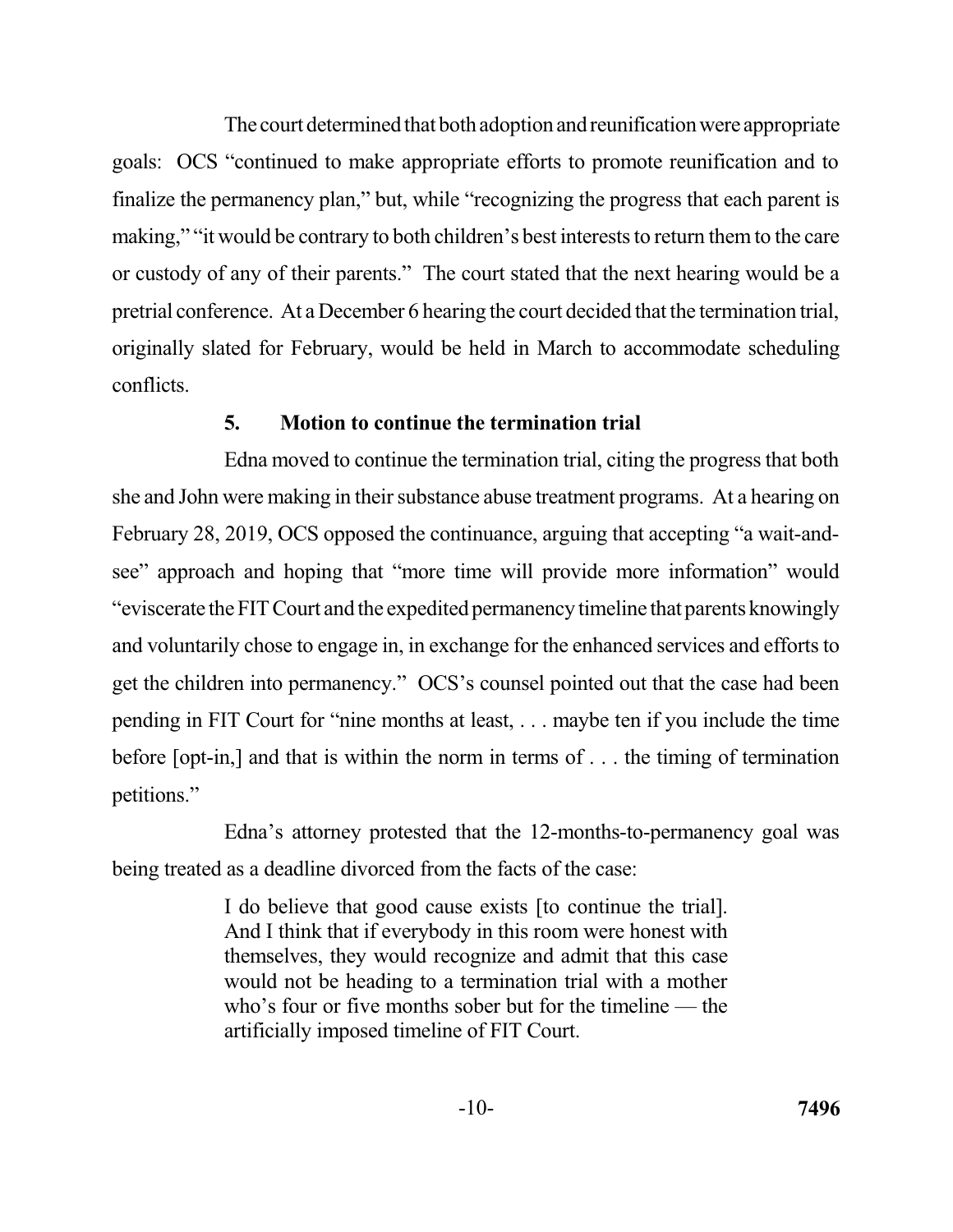The court replied that the deadline "is not . . . artificial, it is not arbitrary," but rather "is based on social science about what kids need." The court expressed its frustration that this was the third or fourth FIT Court case in which parents' attorneys had requested continuances based on the argument that FIT Court imposed "an arbitrary deadline." The court explained that termination was not "a fait accompli" simply because the petition had been filed and that trial could still result in a finding that the grounds for termination had not been satisfied.

 Edna's lawyer argued, however, that the ramifications of the 12-month timeline were "not clearly . . . explained to the parent at the outset." She contended that none of the FIT Court milestones in Edna's case — "a termination petition at the fivemonth mark" and "proceed[ing] to trial at the 10-month mark . . . in the hopes that we'll achieve an adoption by the 12-month mark" — were "based on the facts of [Edna's] case whatsoever." She reiterated that if Edna "were in regular court, she would be entitled to more time."

 The court agreed: "She would — whether she was entitled to it or not, she would get more time 99 percent of the time. . . . But she opted to do this instead." The court observed that other parents who would be granted a continuance under these circumstances "didn't opt into this court recognizing that the goal is permanency within 12 months." The court noted that Chris had been in OCS custody for about a year already, and "when we get to trial, [Ann] will be at 10 and a half months," which is "within the timeframes for the FIT Court." The court continued: "[Edna] opted into a therapeutic court with a 12-month-to-permanency timeline. She didn't opt into wellness court. . . . She opted into this model. And these kids have a right to permanency." Denying the motion to continue trial, the court repeated its "tremendous frustration . . . with this argument that [Edna] didn't sign on for what she signed on for, for these kids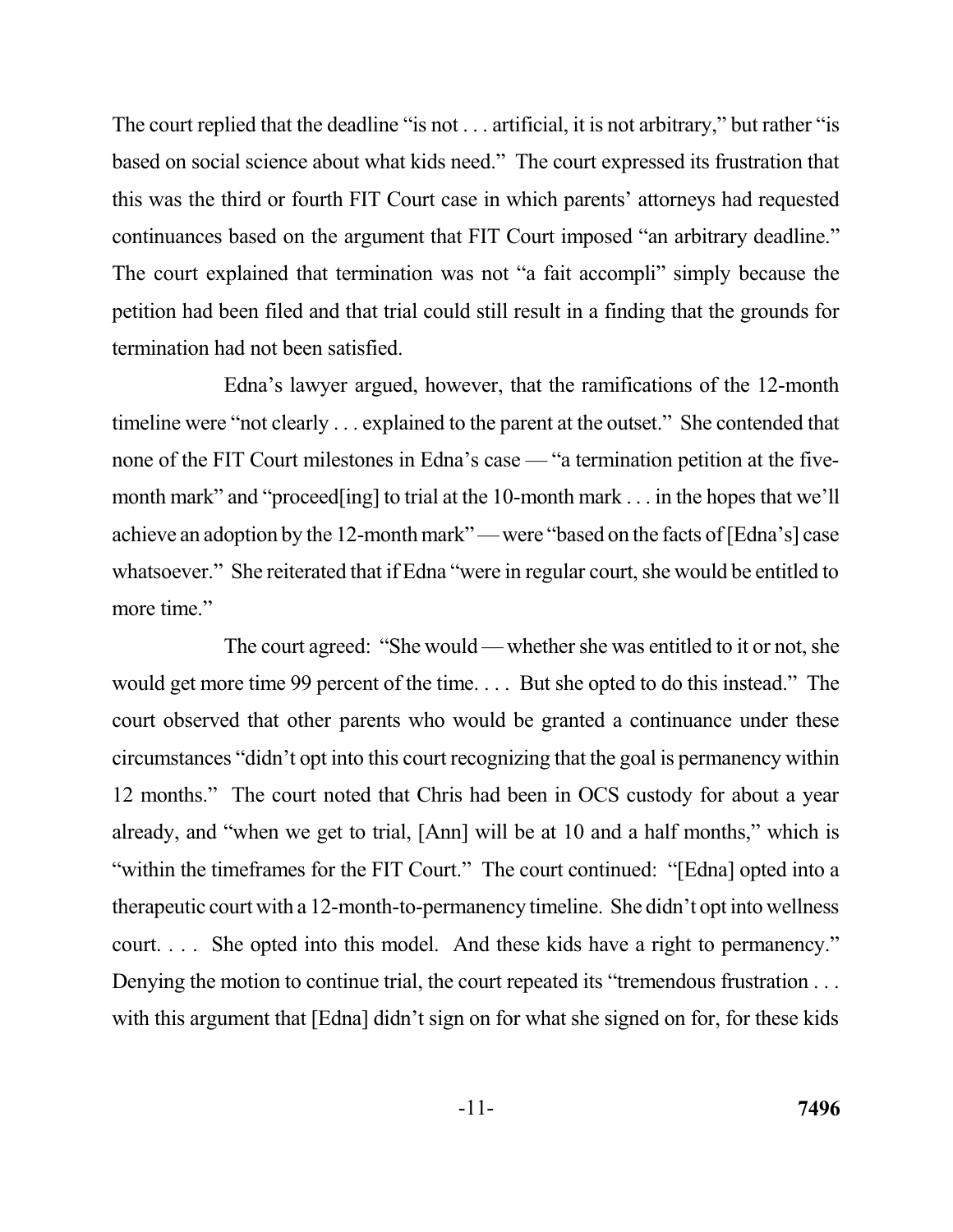and to achieve permanency. . . . [I]t's disingenuous to argue that she didn't know that she would be going to trial about now."

#### **6. Termination trial**

 A termination trial was held over nine days in March 2019. John, participating telephonically from prison, testified that he was taking a residential substance abuse treatment program, an anger management class, and a parenting class; was being treated for mental illness; and was scheduled to be out on parole "in about a year." He testified that he was "disgusted" with his addiction and what it had done to his family and was committed to improving himself for his family's sake going forward. As for Edna, at the time of trial she was 145 days sober and making progress in inpatient treatment. Her primary therapist at the treatment facility testified that Edna had made "enormous" change.

 At the close of trial the court entered both oral and written findings terminating Edna's and John's parental rights. The court found by clear and convincing evidence that Edna had subjected Ann to the conditions described in AS 47.10.011(10) (parental substance abuse), and that John had subjected Ann to the conditions described and (10). The court found by clear and convincing evidence that Edna had subjected Chris to the conditions described in subsections (9) (neglect) and (10). The court also found by clear and convincing evidence that Edna and John failed "within a reasonable time" to remedy the conduct that rendered Chris and Ann children in need of aid. The court explained that "if you were going to grade [Edna] on a curve for her participation family contact with both of the children," but her efforts were ultimately insufficient: in subsections (2) (incarcerated parent's failure to adequately arrange for child's care) in family contact, she'd get at least a B. She really tried most of the time to engage in

> [Edna] has yet to accomplish multiple foundational treatment objectives necessary to build a foundation for a meaningful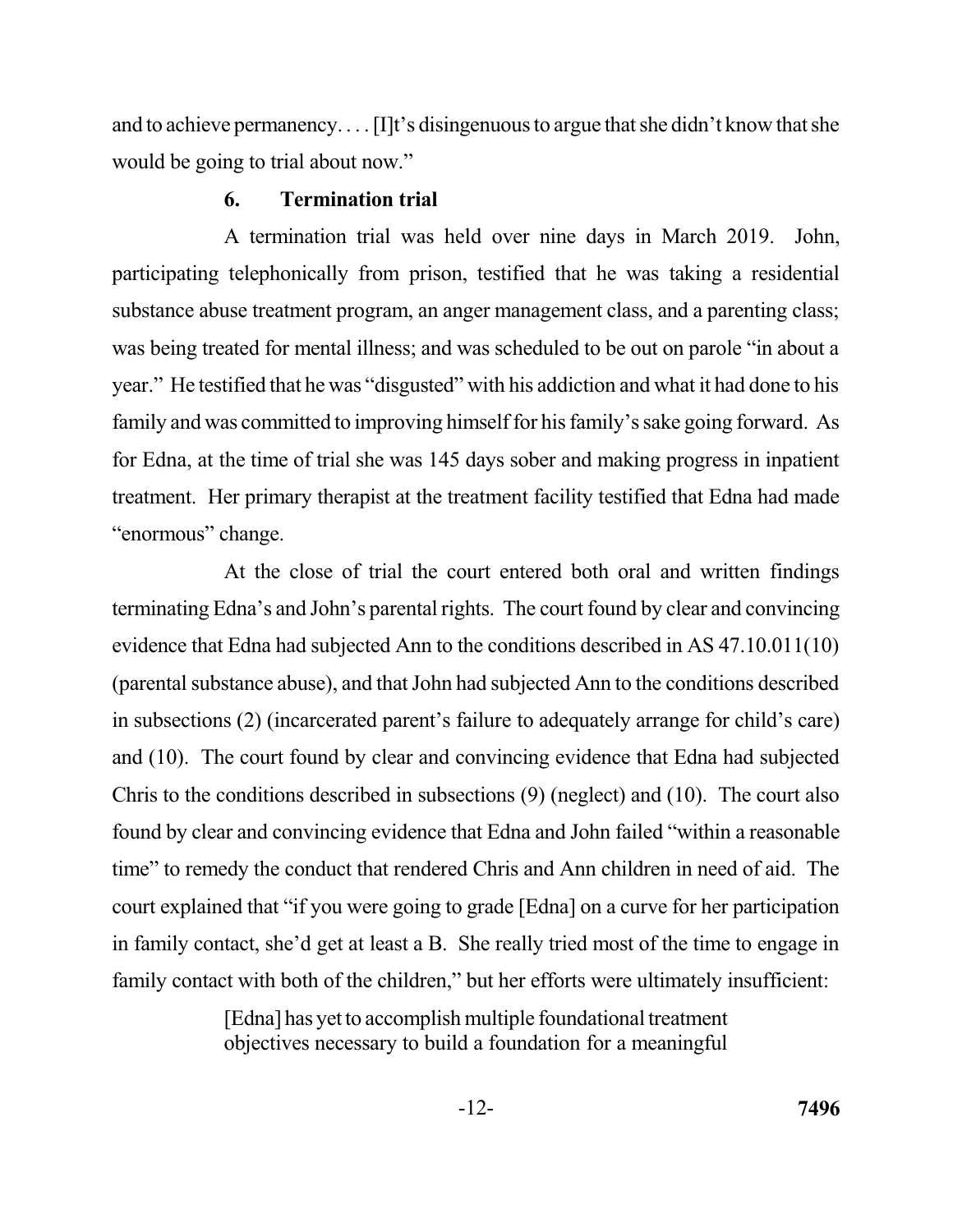recovery much less build a health[y] relationship with [Ann or Chris]. [John] has not remedied the conduct or conditions that brought [Ann] into care and upon release from incarceration would need to demonstrate his ability to be a sober and appropriate caregiver along [with completing] case plan activities that cannot be completed in custody.

 The court also found that OCS had made reasonable efforts towards reunification and that termination was in the children's best interests. Edna and John appeal.

# **III. STANDARDS OF REVIEW**

We review questions of statutory interpretation de novo.<sup>8</sup> When reviewing a trial court's decision that a litigant has waived a right, we review the court's fact- finding for clear error, but we review de novo its decision that those facts satisfy the relevant legal standard.**<sup>9</sup>**

# **IV. DISCUSSION**

# **A. Unless The FIT Court's Timeline Has The Flexibility To Account For Individual Circumstances, It Violates The Statutory Requirement That Parents Have A Reasonable Time To Remedy.**

Alaska Statute 47.10.088(a)(2)(B) provides that a court may not terminate

 **<sup>8</sup>***L.D.G., Inc. v. Brown*, 211 P.3d 1110, 1118 (Alaska 2009).

<sup>9</sup> See Hutton v. State, 350 P.3d 793, 796-98 (Alaska 2015) (applying "mixed" question of law and fact standard of review" to whether defendant made constitutionally valid waiver of right to jury trial, with superior court's underlying factual findings reviewed for clear error and "the ultimate conclusion drawn from those facts — whether a defendant's waiver is constitutionally sufficient" — reviewed de novo); *see also Hudson v. Citibank (S.D.) NA*, 387 P.3d 42, 45-46 (Alaska 2016) (observing that "it is clear that the majority of jurisdictions treat arbitration waiver as a mixed question of law and fact"); *Forster v. State*, 236 P.3d 1157, 1161-62 (Alaska App. 2010) ("We must uphold the trial court's factual findings unless they are clearly erroneous, but we independently determine whether [a *Miranda*] waiver was knowing and intelligent, viewing the facts in the light most favorable to the judge's ruling.").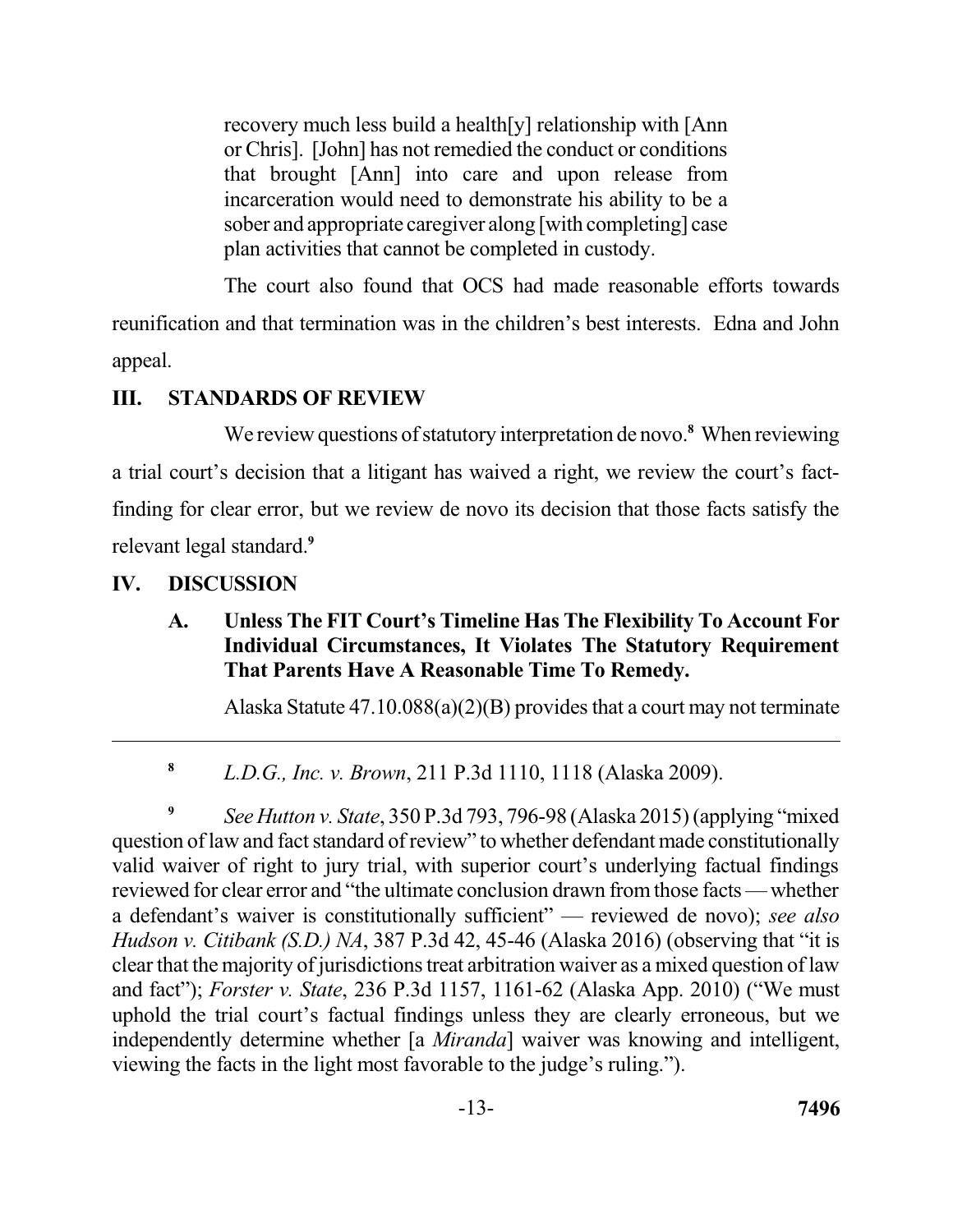parental rights and responsibilities absent clear and convincing evidence that the parent "has failed, within a reasonable time, to remedy the conduct or conditions in the home that place the child in substantial risk so that returning the child to the parent would place the child at substantial risk of physical or mental injury." A court making this determination

> may consider any fact relating to the best interests of the child, including

> (1) the likelihood of returning the child to the parent within a reasonable time based on the child's age and needs;

> (2) the amount of effort by the parent to remedy the conduct or the conditions in the home;

(3) the harm caused to the child;

(4) the likelihood that the harmful conduct will continue; and

 (5) the history of conduct by or conditions created by the parent.[**10**]

 "Any fact relating to the child's best interests is relevant to the determination."**<sup>11</sup>** Although the focus is on the children's needs, the parents' efforts — and any progress they have made to ensure that "the harmful conduct will [not] continue" — are among the statutory factors relevant to determining whether and how the children's needs will be met.**<sup>12</sup>**

 In *Christina J. v. State, Department of Health & Social Services, Office of Children's Services*, a termination trial took place 13 months after the child was removed

**<sup>10</sup>**AS 47.10.088(b).

 **<sup>11</sup>***Trevor M. v. State, Dep't of Health & Soc. Servs., Office of Children's Servs.*, 368 P.3d 607, 612 (Alaska 2016).

 **<sup>12</sup>**AS 47.10.088(b)(2), (4); *see, e.g.*, *Trevor M.*, 368 P.3d at 612 (discussing father's "minimal" "efforts to remedy his conduct" in relation to child's best interests).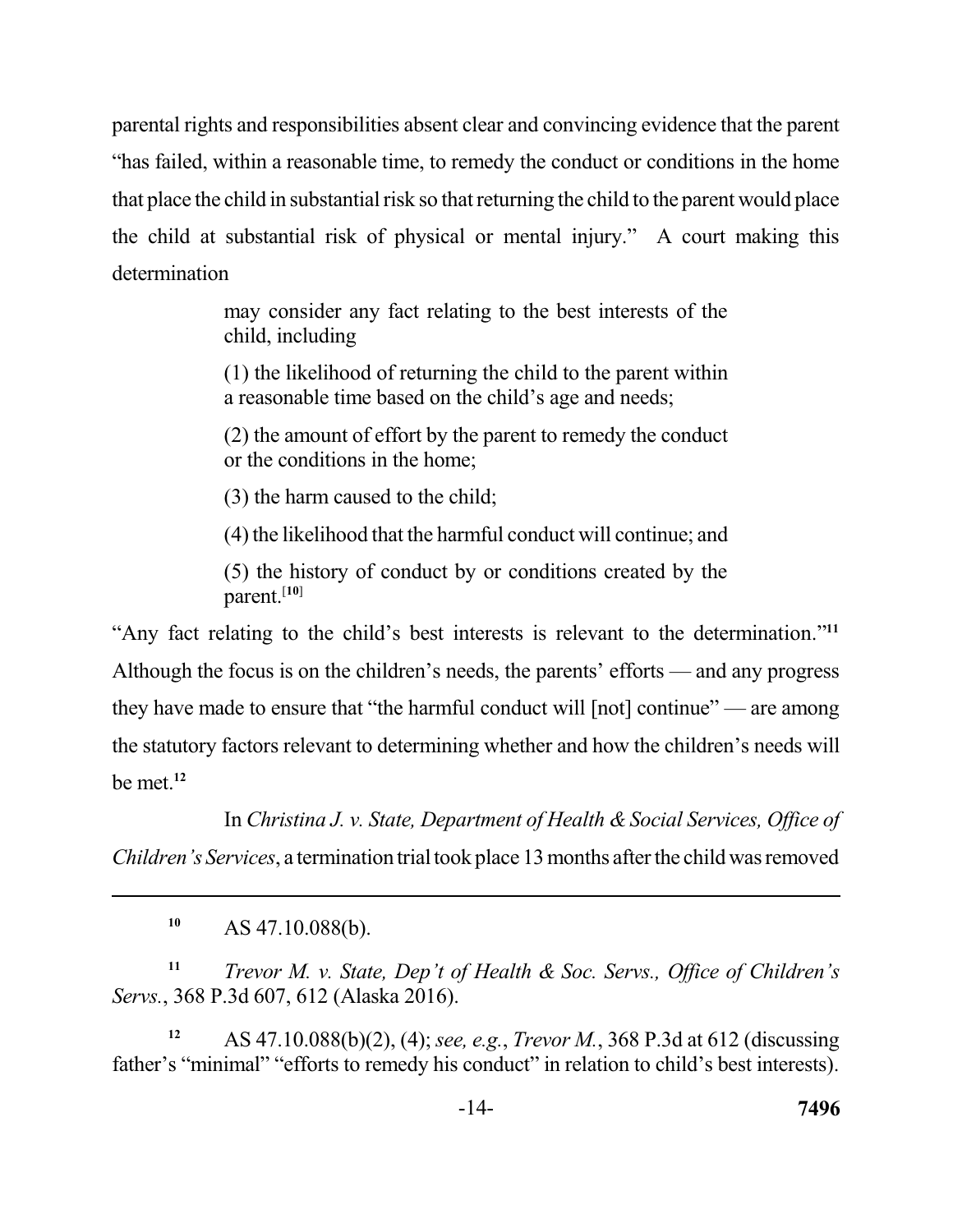from the mother's custody.**<sup>13</sup>** Alaska Statute 47.10.088(d) mandates that OCS petition for termination when "the child has been in foster care for at least 15 of the most recent 22 months," and the mother argued that the statute "soundly suggests that 22 months is a reasonable time period during which both the 'efforts' required and the decision regarding the initiation of a termination can be made.<sup>"14</sup> We rejected the argument that the statute set "a minimum time OCS must wait before filing."<sup>15</sup> Instead, OCS was required to determine "when to file a petition based exclusively on the best interests of the child."**<sup>16</sup>**We clarified that "reasonable time" is defined by statute "*not as a specific number of months* or by reference to parents' needs, but as 'a period of time that serves the best interests of the child, taking in[to] account the affected child's age, emotional and developmental needs, and ability to form and maintain lasting attachments.' "**<sup>17</sup>**We highlighted the factual context of the superior court's decision that 13 months was a reasonable time to remedy, including not just the child's need for permanency but also the mother's "failure to make any real progress toward" completing treatment, which "indicated that there was a very low likelihood of returning [the child] to her care within a reasonable time based on his age and needs — a permitted consideration under AS 47.10.088(b)."<sup>18</sup> Emphasizing again that "reasonable time" was centered on the child's needs, we concluded: "We do not suggest that 13 months is an objectively

- <sup>14</sup> *Id.* (quoting appellant's brief).
- **<sup>15</sup>***Id.*
- **<sup>16</sup>***Id.* at 1106-07.
- **<sup>17</sup>***Id.* at 1107 (emphasis added) (quoting AS 47.10.990(28)).
- $18$  *Id.*

 **<sup>13</sup>**254 P.3d 1095, 1106 (Alaska 2011).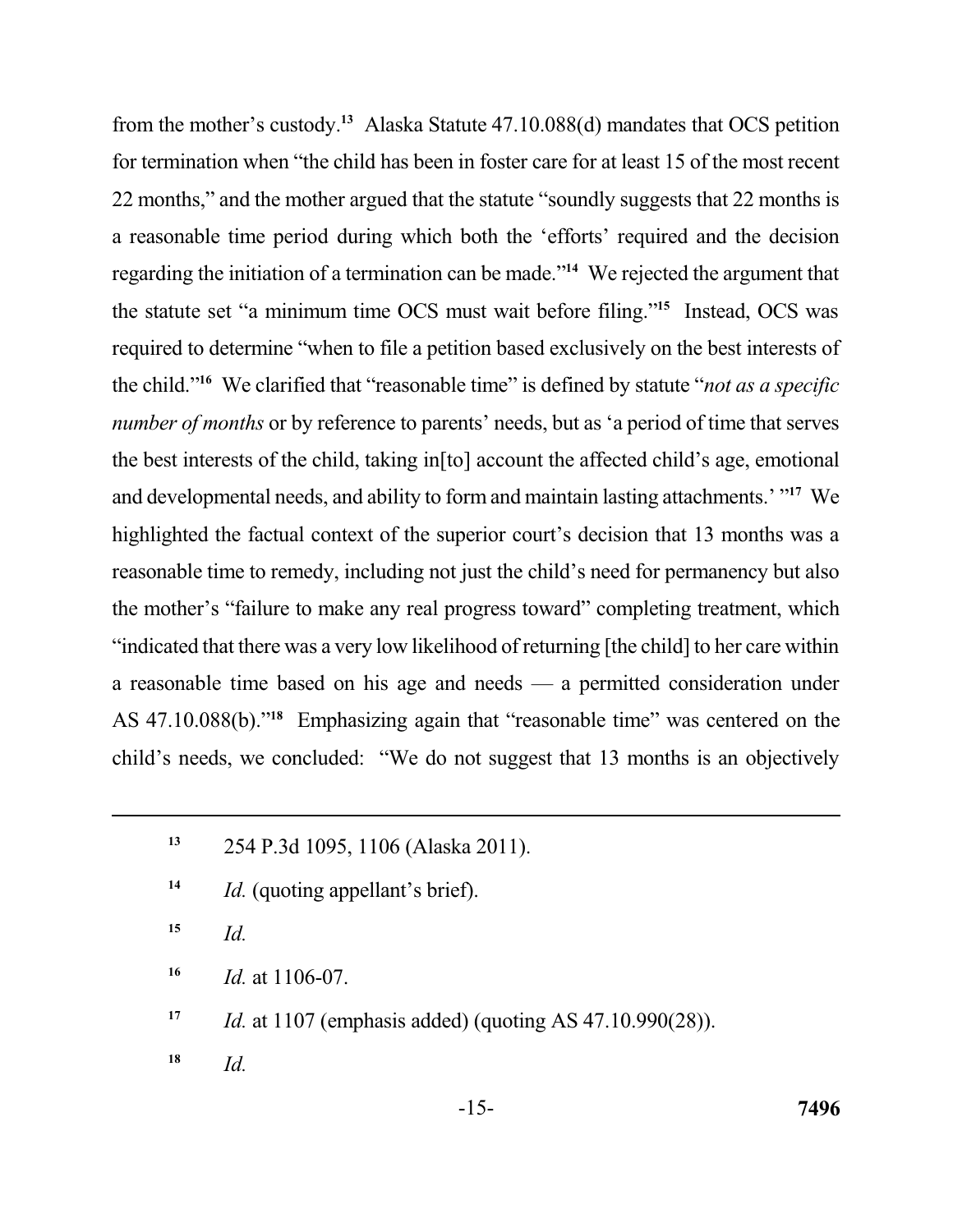'reasonable time' for parents to remedy their conduct; as reflected in our past CINA  decisions, *this determination must be made on a case-by-case basis and the amount of time considered 'reasonable' will vary.*"**<sup>19</sup>**

 In this case, the absence of a case-by-case determination of a reasonable time to remedy clearly worked to the parents' disadvantage. When denying Edna's motion to continue trial, the superior court acknowledged that she would have had more time to work on remedying her conduct had she not been in FIT Court. The court's findings following trial made clear that its termination decision was based on Edna's failure to remedy within the 12-month timeline: "[Y]ou cannot waive the right to have a longer period of time to engage in your recovery and then argue that the lack of more time to engage in your recovery is a violation of your rights to due process or equal protection." The court acknowledged that a few more months may have made a difference for Edna, observing that if she had started her residential treatment immediately after her first substance abuse assessment in June 2018, rather than waiting visit as soon as December or January." But the court affirmed its view that the case was governed by the 12-months-to-permanency timeline regardless of what might have happened without it: "Unfortunately, she wasn't able to [remedy her conduct] in a timely fashion even though she recognized that the timelines in FIT Court are there to promote permanency for the child in a relatively brief period of time." until the end of October, "there would have been the potential to begin a family home

 When implementing court-created rules in the CINA context, we must be careful not to infringe on the legislative balancing of policy and process. In *Jennifer L.* 

 **<sup>19</sup>***Id.* at 1108 (emphasis added); *see also Trevor M. v. State, Dep't of Health & Soc. Servs., Office of Children's Servs.*, 368 P.3d 607, 612 (Alaska 2016) (reiterating *Christina J.*'s holding that the reasonable time determination must be made on a case-bycase basis).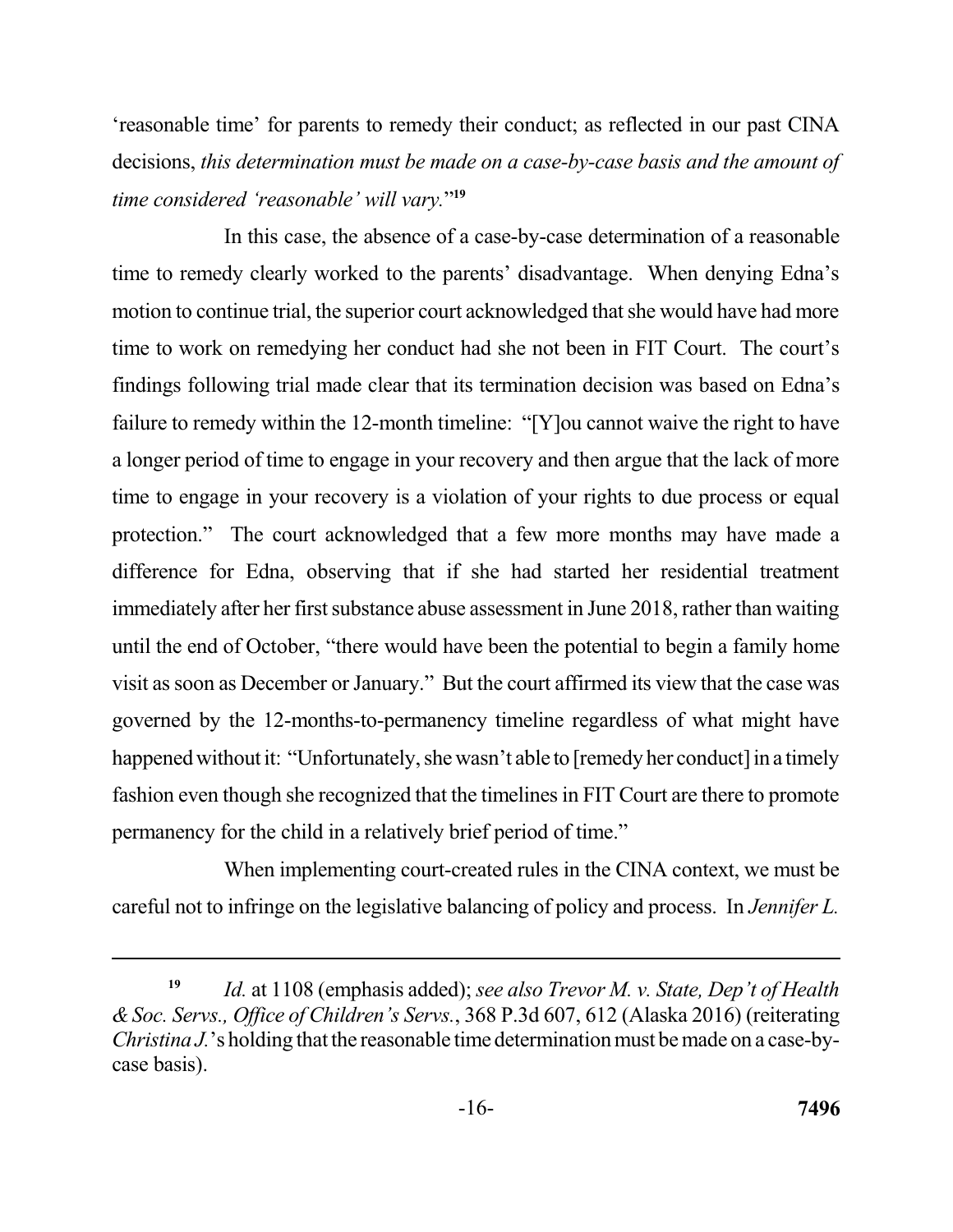*v. State, Department of Health & Social Services, Office of Children's Services*, we addressed a provision of the CINA rules allowing the superior court to delegate to a master the task of holding a temporary custody hearing and determining whether a child should be immediately returned home.**<sup>20</sup>**The rule incidentally added a layer of judicial review and ensuing delay that we held was contrary to the "especially expeditious process" contemplated by the CINA statutes.<sup>21</sup> Recognizing "that procedural rules can affect substantive rights," we noted also that "[c]hildren's welfare and the parent-child relationship are particularly infused with concerns of public policy" and thus fell within the legislature's authority to create substantive law.<sup>22</sup> We cautioned that the courts should "be especially attentive to the effects of procedural rulemaking" in CINA cases.**<sup>23</sup>**

 The CINA statutes and our case law make clear that a reasonable time to remedy, "made on a case-by-case basis," is critical to the protection of the parents' fundamental interest in the custody and care of their children.<sup>24</sup> To the extent the 12- months-to-permanency timeline is interpreted as lacking the flexibility to account for individual circumstances, it contravenes the statutory command of AS 47.10.088(b). It was error for the court to hold that the FIT Court timeline was determinative of whether the parents had a reasonable time to remedy.

- **<sup>20</sup>**357 P.3d 110 (Alaska 2015).
- **<sup>21</sup>***Id.* at 116.
- **<sup>22</sup>***Id.* at 117.
- $^{23}$  *Id.*
- 24  $Id$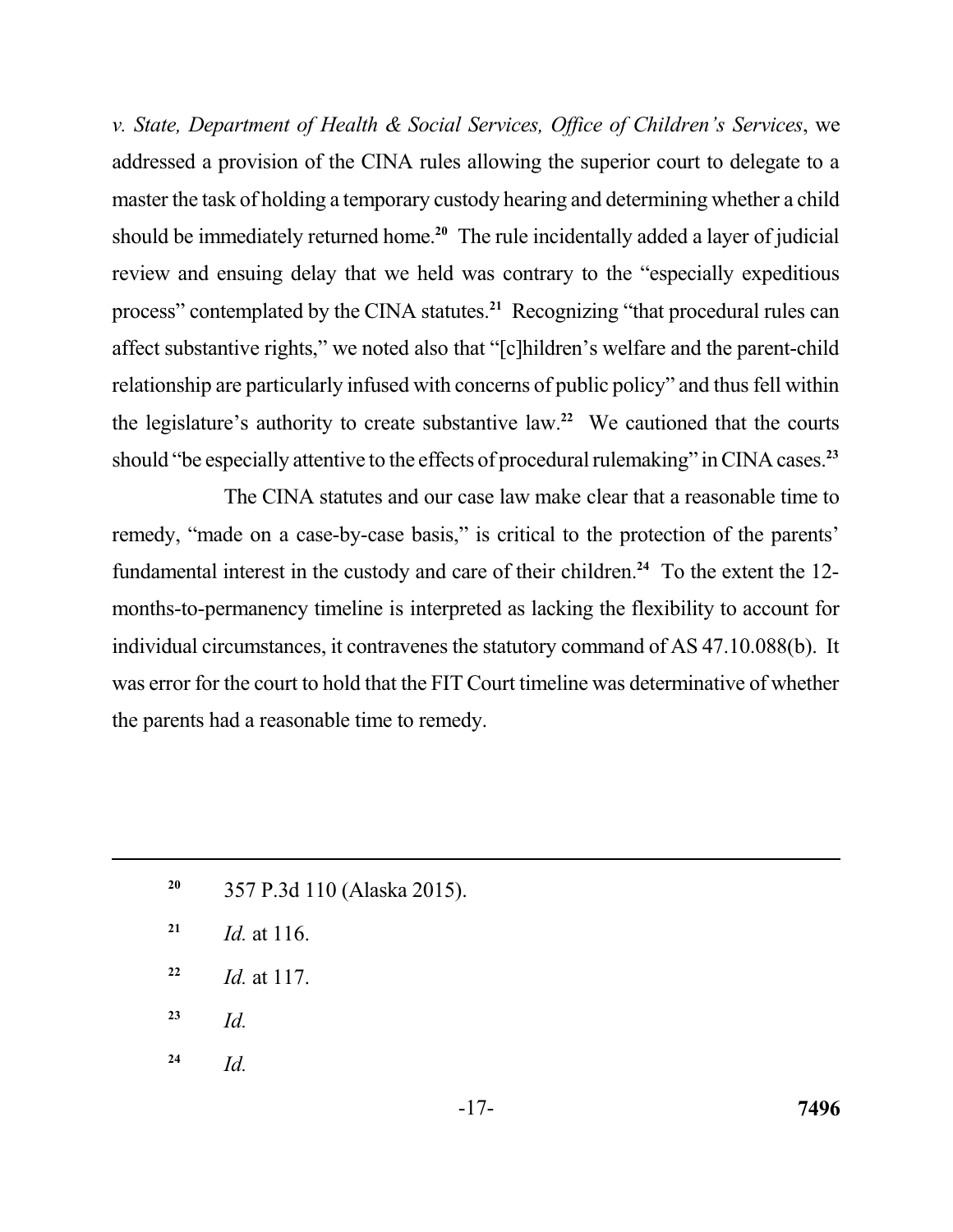## **B. TheParentsDidNotKnowingly AndVoluntarilyWaiveThe Statutory Requirement Of A Timeline Tailored To Their Individual Circumstances.**

 Parties to CINA proceedings may waive certain rights, even those with constitutional underpinnings.**<sup>25</sup>**Any such waiver, however, "must be knowing and voluntary."**<sup>26</sup>**The superior court determined that parents who opt into FIT Court "waive the right to have a longer period of time to engage in [their] recovery." Edna and John argue, however, that they never intended to give up the right to a fact-based determination of whether they had had a reasonable time to remedy.

 The superior court determined that Edna and John opted into FIT Court voluntarily and that the opt-in process was sufficient to ensure that they understood the consequences of the 12-month commitment. At the hearing on Ann's adjudication, when the parents also stipulated to disposition, the court addressed both parents directly. The court reminded them that by agreeing "to adjudication and disposition today, [they would

 **<sup>25</sup>***Norman S. v. State, Dep't of Health & Soc. Servs., Office of Children's Servs.*, 459 P.3d 464, 466 (Alaska 2020) ("By consenting to certain procedures or by failing to object to others, a party may waive those rights which are arguably encompassed within due process guarantees." (quoting *In re C.L.T.*, 597 P.2d 518, 522 (Alaska 1979))); *Matthew H. v. State, Dep't of Health &Soc. Servs., Office of Children's Servs.*, 397 P.3d 279, 283-84 (Alaska 2017) (discussing parent's right to waive counsel *Office of Children's Servs.*, 244 P.3d 1099, 1118-19 (Alaska 2010) (concluding that issue of expert qualification in ICWA termination proceeding was waived by failure to object at trial). pursuant to Alaska CINA Rule 12(c)); *Lucy J. v. State, Dep't of Health & Soc. Servs.,* 

 **<sup>26</sup>***Schacht v. Kunimune*, 440 P.3d 149, 157 (Alaska 2019) (quoting *Deptula v. Simpson*, 164 P.3d 640, 644 (Alaska 2007)) (holding that waiver of statutory rights must be knowing and voluntary); *Brandner v. Providence Health & Servs.–Wash.*, 394 P.3d 581, 588 (Alaska 2017) ("We previously have held that a waiver of constitutional rights must be knowing and voluntary, and even in civil cases 'courts must indulge every P.2d 700, 717 (Alaska 1975))). reasonable presumption against their waiver.' " (quoting *Lynden Transp. v. State*, 532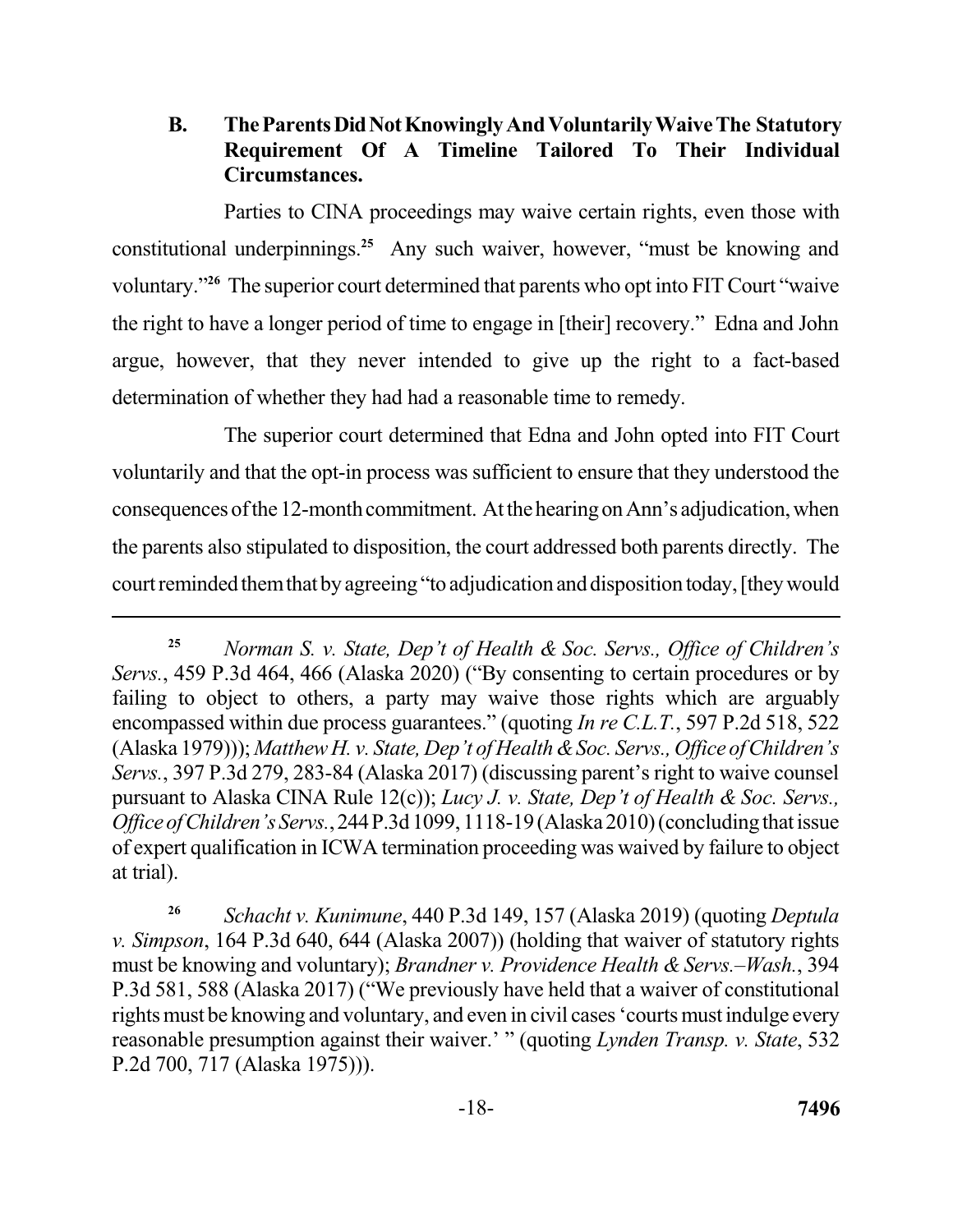be] in FIT Court until the case [was] closed," and they could not later "say I've changed my mind, [and] I want to go back to a traditional court hearing." The court asked the parents whether they understood; both responded, "Yes, ma'am," and the court accepted their stipulations for adjudication and disposition. The court found that both Edna and John "entered into this stipulation freely, voluntarily, and intelligently . . . with the advice of competent counsel."

 Eight months later, when Edna's attorney argued for a continuance of the termination trial on the basis of Edna's progress in recovery, the court agreed with her point that other parents in her situation would receive more time to remedy "99 percent of the time"; the court observed, however, that those other parents "didn't opt into this court recognizing that the goal is permanency within 12 months." When Edna argued that she had not understood the rigidity of the deadline, the court called her argument "just disingenuous."

 The superior court's oral findings at the close of trial reiterated that Edna had opted into FIT Court voluntarily, understanding the rules. The court noted that Edna's attorney "went through every single line item of that waiver form, that opt-in form with her. She understood every single one of them." In its subsequent written order the court repeated that "[Edna] made the decision to opt-in knowing what the rules and expectations were as her attorney reviewed the opt-in form with her."

 Edna argues, however, that she did not fully comprehend what she was agreeing to.**<sup>27</sup>** In her trial testimony she denied that she understood the FIT Court rule to be "a hard and fast 12-month-you-would-be-terminated rule." Our review of the record confirms that the parents were given, at best, mixed messages as to whether

<sup>&</sup>lt;sup>27</sup> John does not explicitly argue a lack of adequate notice, but his argument implies that neither parent intended, by opting into FIT Court, to give up "their right to have a reasonable amount of time to remedy their conduct."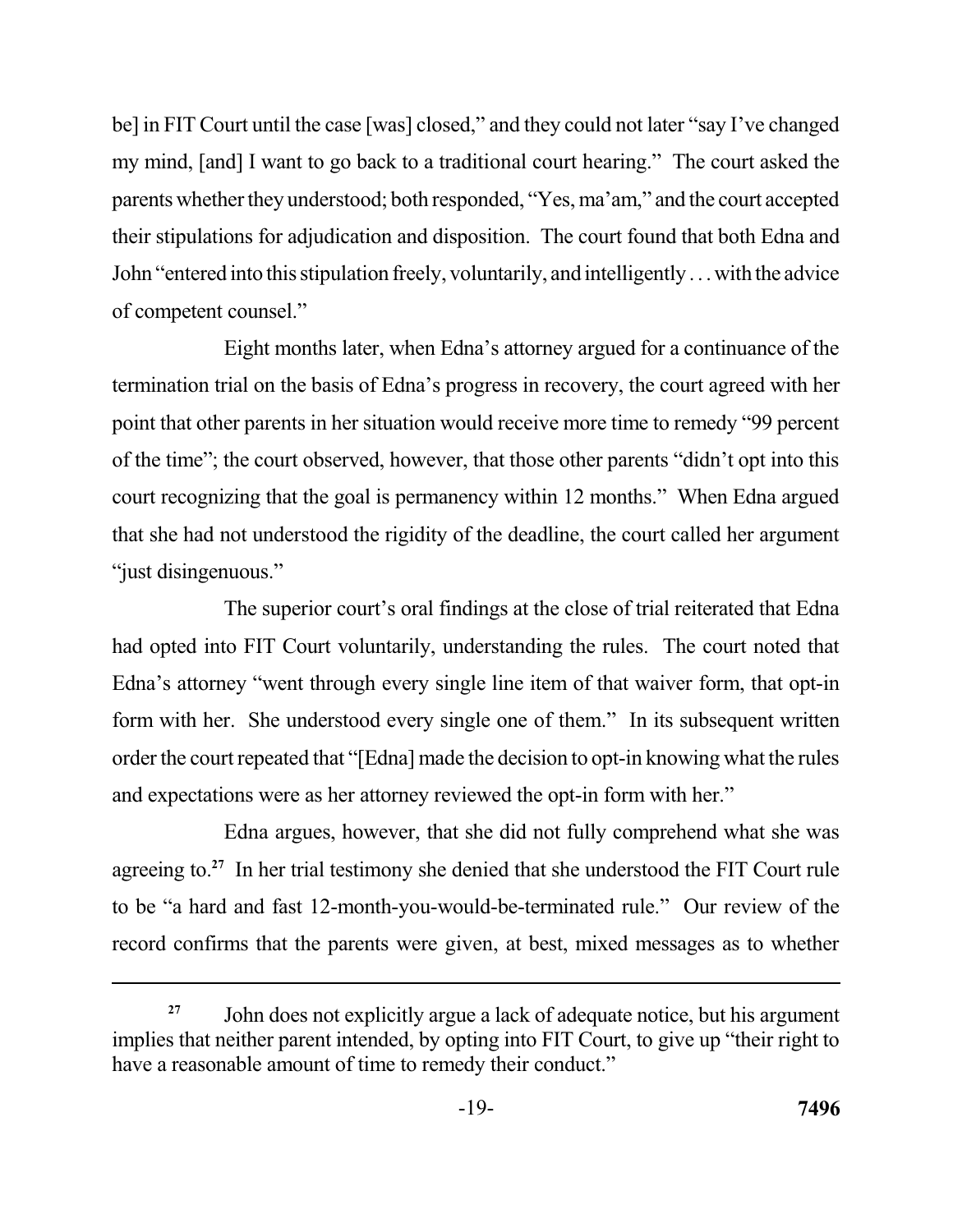12-months-to-permanency was an aspirational goal or an inflexible deadline. In its explanations of FIT Court the court repeatedly emphasized the parents' need to work fast because of the expedited timeline, warning, "[W]e're going to get [Ann] to permanency with you or without [you] within 12 months of the date she was removed." At the same time, however, the court consistently characterized 12-months-to-permanency as a *goal*: "[O]ne of the primary goals of this program is to promote permanency within one year's time." "[O]ur goal is permanency in 12 months. . . . [T]he primary goal of the program is permanency for these kids in 12 months." At the opt-in hearing for Chris's case, the court explained, "The one year is just sort of a benchmark, and we're going to continue to work through the case. The goal is to try and have these kids' cases completely resolved within that year."

 The opt-in forms signed by the parents, and gone over with them orally at the opt-in hearings, used the same terminology: "I understand the goal of FIT Court is for the minor(s) to reach permanency in 12 months." The program manual is even broader in its characterization of the timeline:

> The goal [of FIT Court] is to successfully complete the program between six and twelve months. Each participant and case is different, and healing the relationship between participants and their child(ren) is an ongoing process which cannot be confined to any specific time frame. The goal of the Palmer FIT Court is to reach permanency within twelve months.[**28**]

<sup>&</sup>lt;sup>28</sup> There is no indication in the record that the parents read the FIT Court policy and procedures manual. The manual states, however, that it "provides the team with detailed information about the practices and expectations of the Palmer FIT Court" and "guides the Palmer FIT Court Team as well as others involved with the court." It further provides that "[t]he participant's attorney is responsible for explaining the program requirements to the participant." We assume that the language used in the (continued...)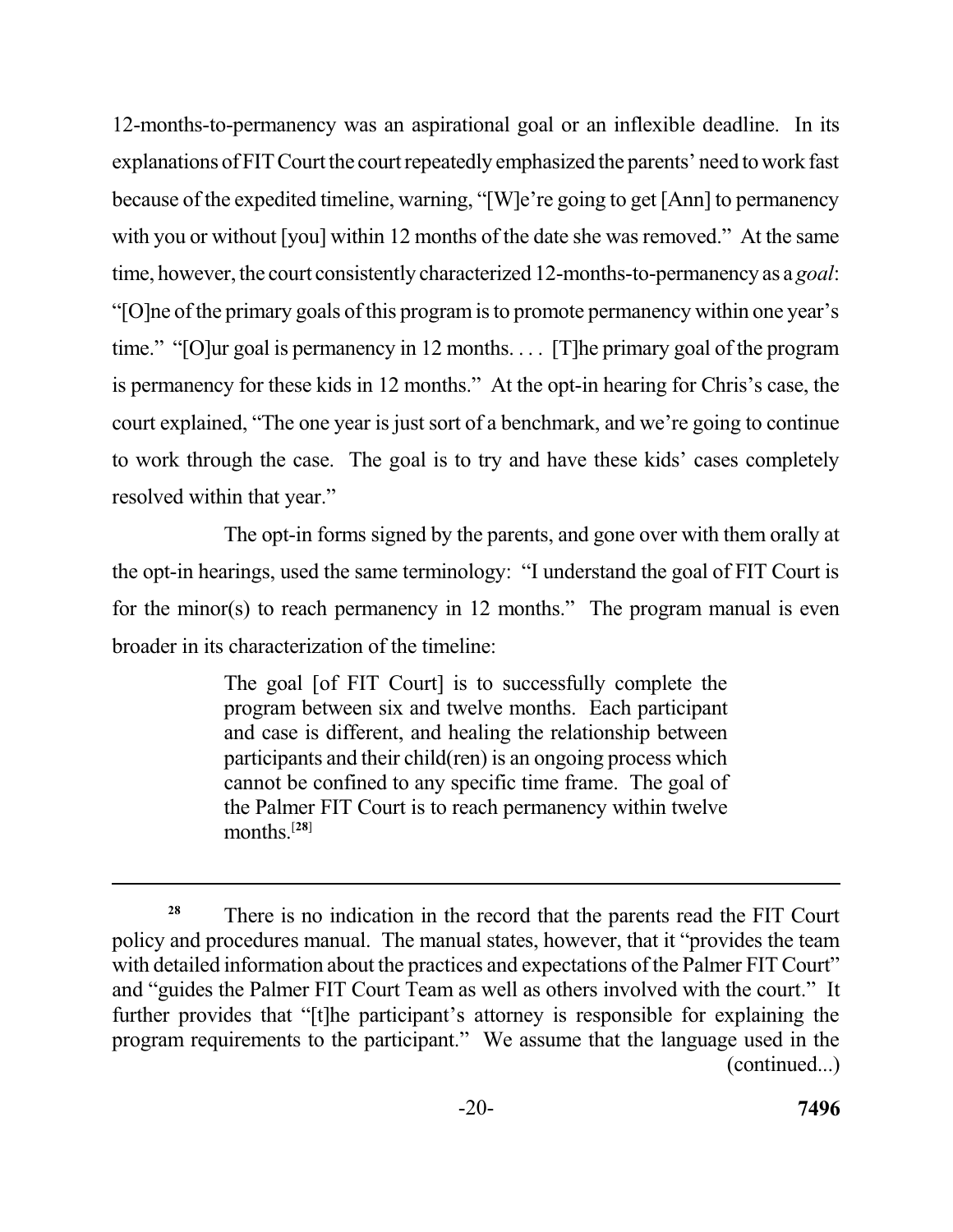Edna's lawyer relied on the word "goal" when arguing for a continuance of the termination trial: "[T]he fact that we . . . call it a goal means it's aspirational. It does not mean you will be bound by a 12-month timeline." The lawyer's understanding of "goal" is consistent with the word's ordinary usage.**<sup>29</sup>**

 A second troubling aspect of the 12–months-to-permanency goal is how it was defined: emphasizing reunification to the virtual exclusion of the serious alternative, the expedited termination of parental rights. We recognize that therapeutic courts are intended to provide settings in which participants are coached, encouraged, and praised for their progress. We do not intend to minimize the importance of an atmosphere of optimism and support. At the same time, however, when parents are giving up an important right it is critical that they understand the consequences, particularly the likelihood of an adverse outcome. For parents most likely to benefit from the kind of services FIT Court advertises — parents like Edna and John with long-term substance abuse problems, for example — FIT Court may well mean a fast track to termination, because what the parents can accomplish in less than a year will not be enough to offset a history of relapse and recovery.**<sup>30</sup>**We are not persuaded that Edna and John were

**<sup>28</sup>**(...continued)

 manual is intended to shape how attorneys explain the program to their clients.

 **<sup>29</sup>***See Goal*, THE RANDOM HOUSE COLLEGE DICTIONARY (rev. ed. 1988) ("the result or achievement toward which effort is directed; aim; end"); *Goal*, THE AMERICAN HERITAGE DICTIONARY OF THE ENGLISH LANGUAGE (5th ed. 2020) ("The object toward which an endeavor is directed; an end").

 **<sup>30</sup>***See, e.g.*, *Christopher C. v. State, Dep't of Health & Soc. Servs., Office of*  had failed to remedy in reasonable time despite "her more than eight months of sobriety (including her four months in residential treatment)" and other positive changes in her  life); *Sherry R. v. State, Dep't of Health & Soc. Servs., Div. of Family & Youth Servs.*, *Children's Servs.*, 303 P.3d 465, 475-76 (Alaska 2013) (affirming finding that mother (continued...)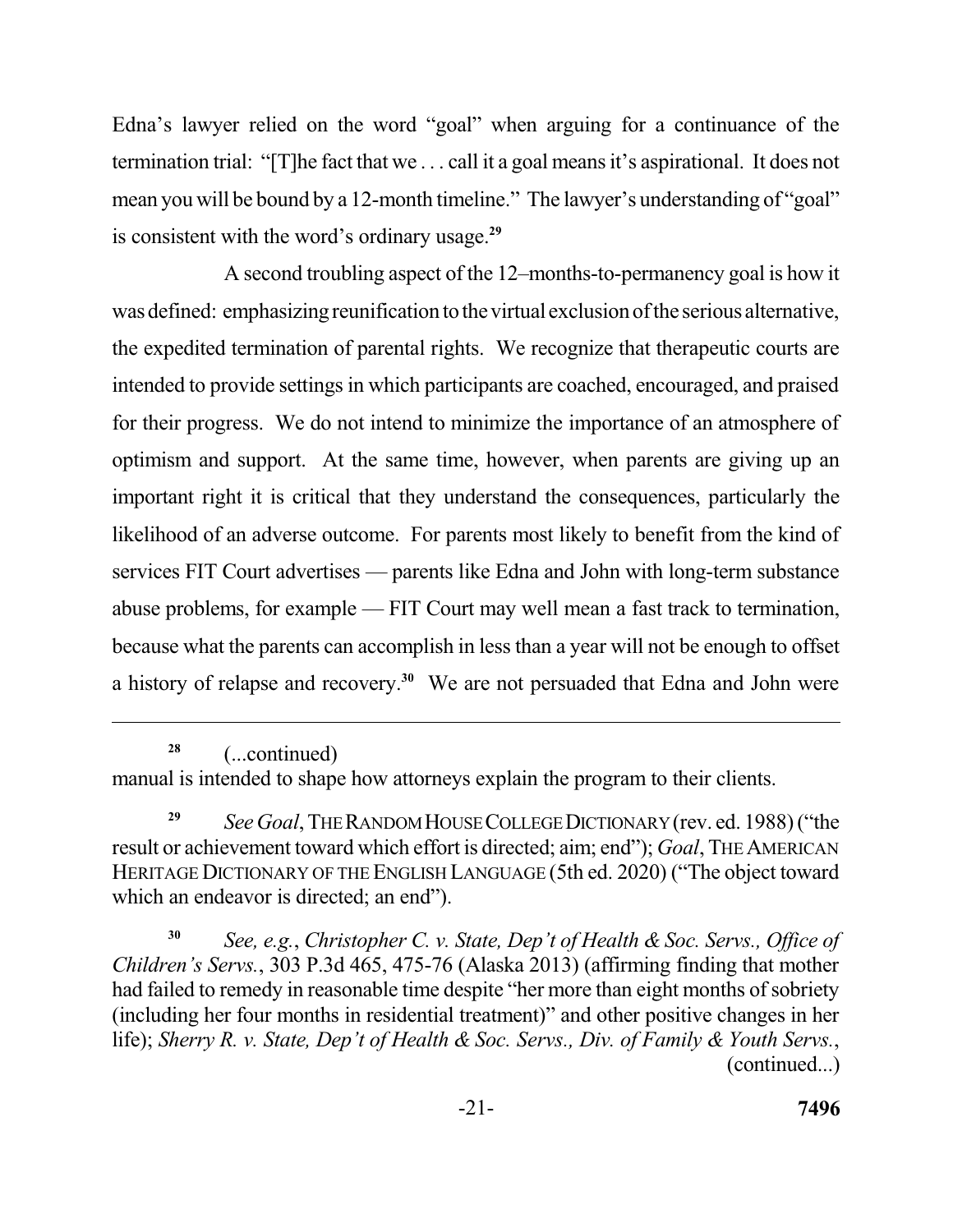adequately informed, before opting into FIT Court, that a likely consequence was the loss of their parental rights in less time than they would have outside of FIT Court.

 We note that the superior court never used the word "termination" when describing the FIT Court program to the parents, and the word does not appear in any of the program's written materials. The FIT Court brochure says that the program's "primary goals are to achieve permanency within twelve months and to reunify young children with their families of origin."**<sup>31</sup>**The written description of FIT Court's four phases states, for Stage 3, that "[i]f you have not completed enough of your case plan to begin to talk about reunification, the court team will shift focus to an alternative plan for the permanency of your child(ren)," but it does not say what that alternative plan might be. The only resolution described in the phases is "graduation" at Stage 4, when the participant demonstrates her "plan to be self-sufficien[t] and to be able to meet the needs of [her] family." The policy and procedures manual, at the end of the "Court Meetings and Hearings" section, describes only "the reunification ceremony" that "recognizes the parents' commitment to family preservation and to providing a safe, nurturing home for their children." The opt-in form, which the court read through with the parents and on

 **<sup>31</sup>**ALASKA COURT SYSTEM,PALMER FAMILIES WITH INFANTS ANDTODDLERS COURT (Pub 123 (2/18)), https://public.courts.alaska.gov/web/forms/docs/pub-123.pdf.

**<sup>30</sup>**(...continued)

 74 P.3d 896, 902-03 (Alaska 2003) (affirming finding that mother had not remedied her conduct within reasonable time despite one year's sobriety before trial, as sobriety was "a relatively new phenomenon in her life" after she had "struggled with substance abuse and relapsed after treatment a number of times"). In this case, even if Edna — while pregnant with Ann — had become sober the day OCS took custody of Chris, she would only have been sober for 12 months at trial. Given her long history of substance abuse and the still-relatively-high risk of relapse, the superior court may still have determined that she had not remedied the harmful conduct within a reasonable time. The court recognized that the parents would struggle and have some setbacks while working toward sobriety.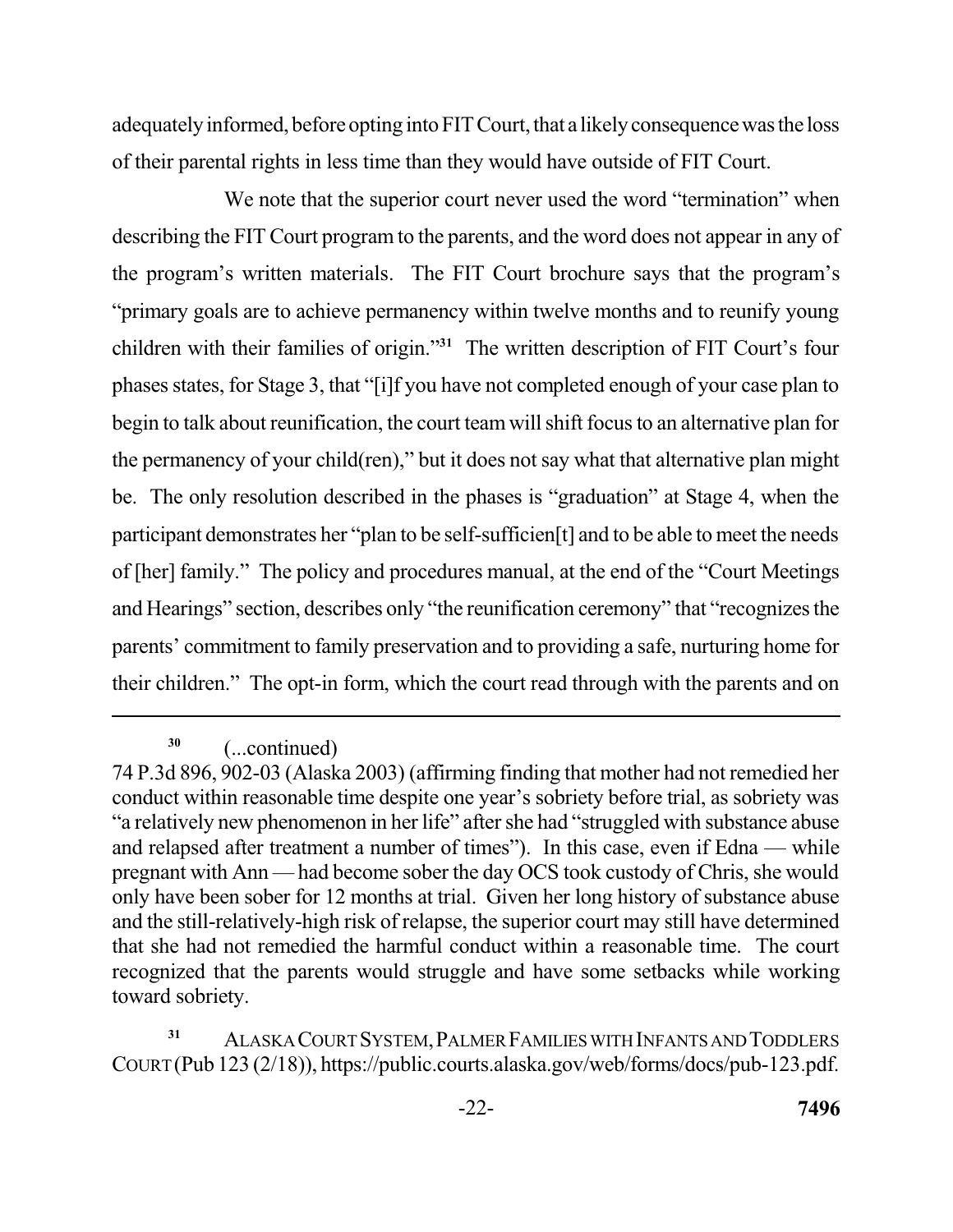which it relied for its finding of waiver, does list the three possible routes to "permanency" as "reunification, adoption, or guardianship," but the court's oral explanations repeatedly emphasized that a successful permanency meant family reunification.

 This focus carried through the case, as the court praised and encouraged Edna without mentioning the possibility that her efforts would be insufficient to prevent an expedited termination. By November, when OCS filed the petitions to terminate parental rights, Edna had successfully completed detoxification and was in residential treatment. The court told her that these steps marked "a tremendous step in the right direction": "[W]hen I read that in your report, I just put the paper down and stopped for a minute and I was so excited . . . that I couldn't keep reading." The court told her, "We're going to keep doing exactly what we've been doing and that is trying to achieve reunification within this year or so of time." The prospect that the case would end soon in termination of parental rights instead was not mentioned even as the lawyers discussed on the record how to best accomplish service of the termination petitions.

 We are unable to conclude from this record that Edna and John were adequately advised of FIT Court's serious downside for parents: termination of their parental rights more quickly than it would happen outside of FIT Court.

 We note one other ambiguity in how FIT Court was presented: whether the 12-month period was calculated from when the children were taken into custody or from when the parents opted into FIT Court. The answer to this question determines whether conduct that caused their children to be in need of aid or whether termination could occur timeline with the date the children were removed from their parents' custody, holding the termination trial 12 months after Chris was taken into custody (in March 2018) and the parents would have 12 months to work with the FIT Court team on remedying the months short of that, as in fact it did. The court started the 12-months-to-permanency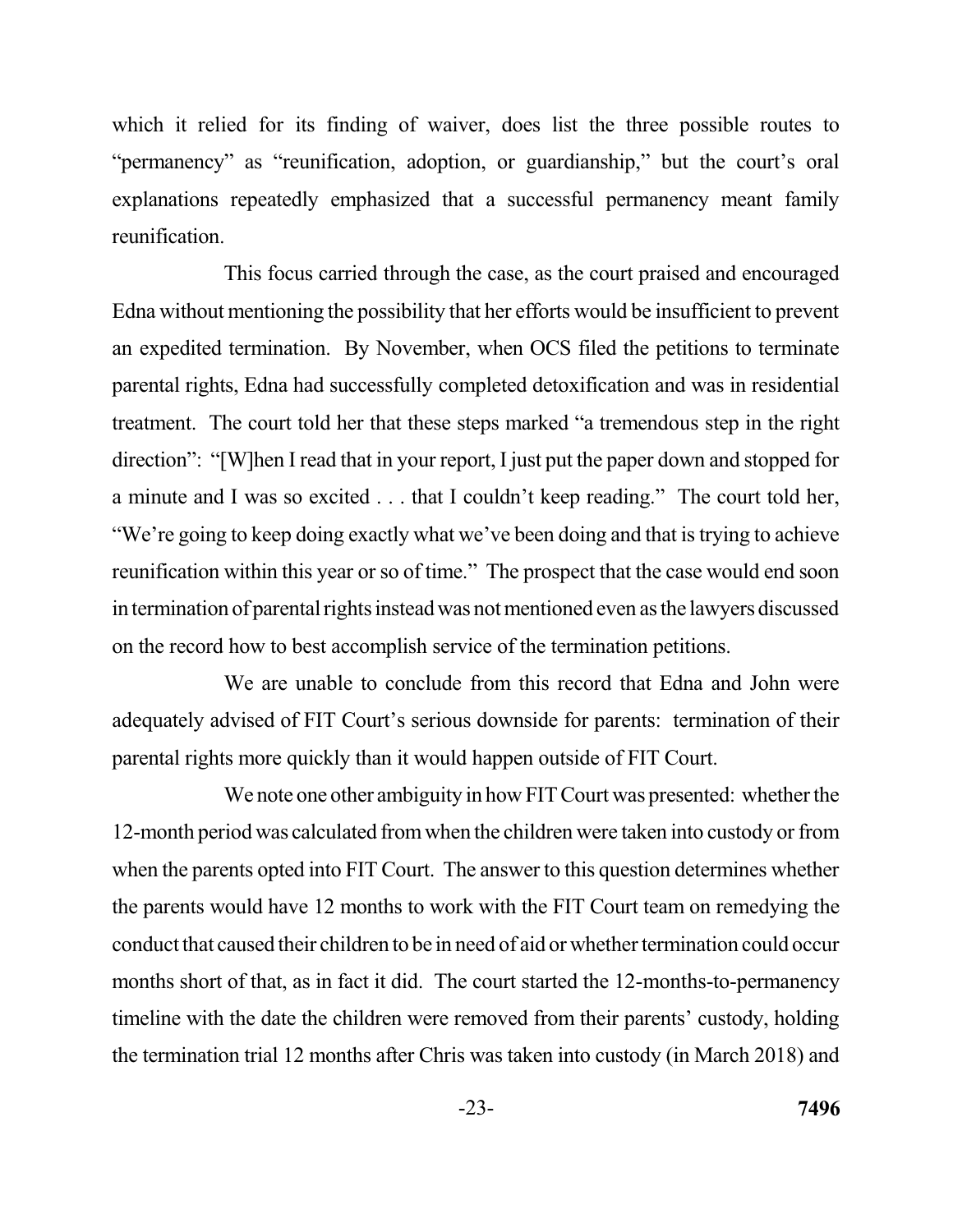nearly 11 months after Ann was taken into custody (in April 2018). But Edna testified at trial that she believed the 12 months ran "from the time [she] opted in. So . . . [her] understanding when [she] signed [the opt-in form] was it'd be from May to May for [Ann], July to July for [Chris]." In other words, at the time of the March 2019 trial, Edna believed she should have had two more months to work on Ann's case and four more months to work on Chris's.

 Edna's perception is understandable considering the information she was given. The court repeatedly used the phrase "within a year" or "within twelve months" when describing the permanency goal, but we have found only one instance when the court mentioned on the record the starting point of that one-year period. At the probable cause status hearing for Ann, two months after removal and while the parents were first considering FIT Court, the court explained, "If you're admitted into the FIT Court, . . . we're going to get [Ann] to permanency with you or without [you] *within 12 months of the date she was removed*. So, there is no time to waste." (Emphasis added.) At later hearings, including the hearing when Edna and John agreed to opt into FIT Court for Ann's case, the court emphasized the 12-month timeline without ever pinpointing its starting date. The opt-in forms acknowledged the parents' understanding that "the goal of FIT Court is for the minor(s) to reach permanency in 12 months" without indicating when that period began; the parents signed the forms on May 22, 2018. There was no clarification of this issue later in the hearing when Ann officially opted into FIT Court; the court explained the one-year disposition order given in FIT Court as meaning "that we don't have to address [the issue of OCS custody] again for a year as you're working your case plan and working toward reunification." The FIT Court policies and procedures manual is also vague on this issue, stating that "[t]he goal [of the FIT Court program] is to successfully complete the program between six and twelve months" without specifying the start date.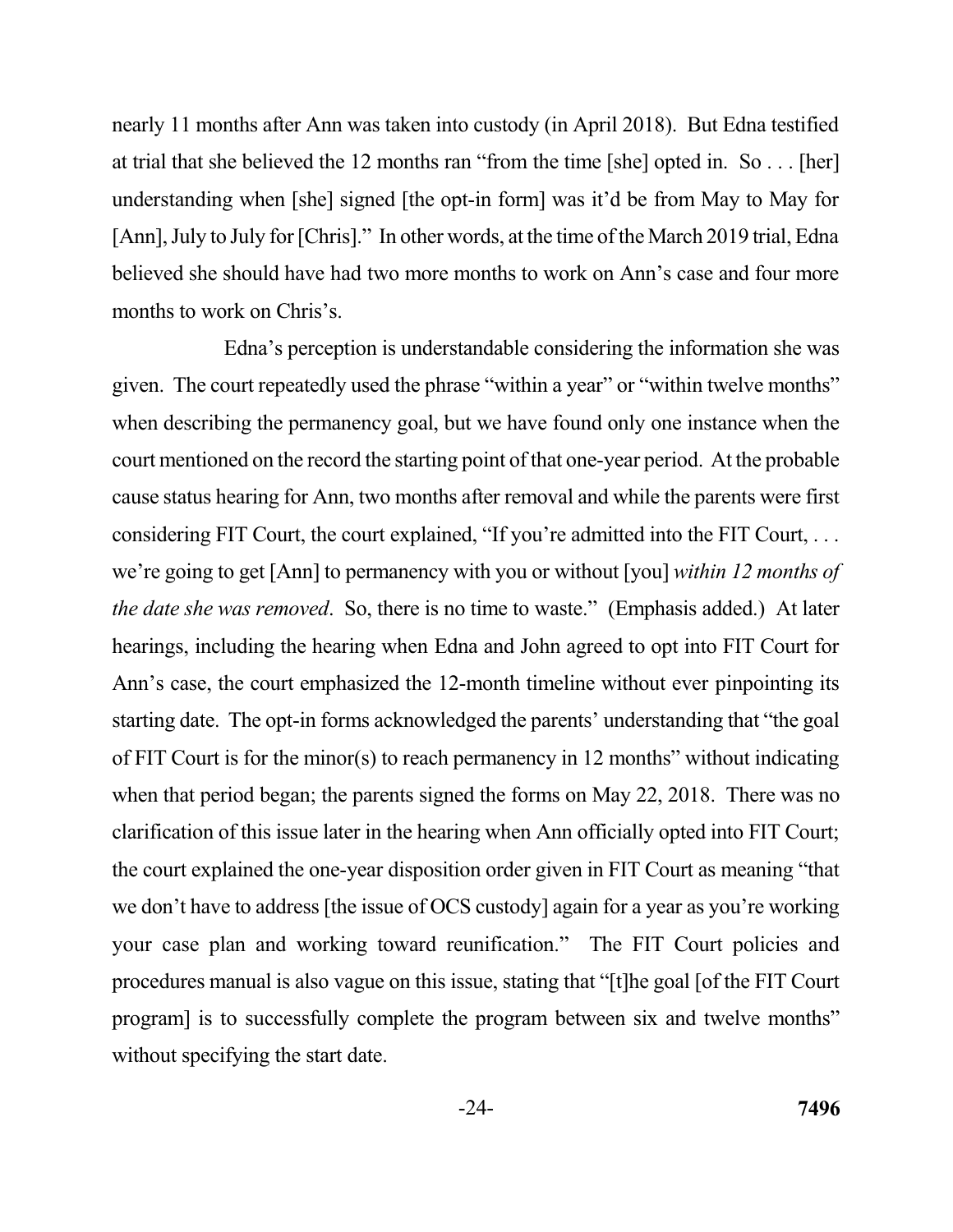Uncertainty as to the start date was evident in Edna's February 2019 motion to continue the termination trial. The court repeatedly pointed to the time the children were removed from their parents' care as significant, but Edna's attorney countered that it was the parents' opt-in to FIT Court, not removal, that marked the beginning of the 12-month period: "[W]e as a FIT Court have identified this 12-month timeline . . . from when we get . . . our hands on these parents, because we understand that the services that we provide are . . . special." Other than the court's one mention of the removal date while the parents were first considering FIT Court, the attorney's understanding of the timeline is consistent with the explanation given to her client.

 In sum, in light of the ambiguities and potential for serious misunderstanding in the way the 12-months-to-permanency goal was presented to Edna and John, we conclude that the record does not support Edna's and John's knowing and voluntary waiver of a CINA process that adequately took into account their individual circumstances.

### **V. CONCLUSION**

 We REVERSE and VACATE the order terminating Edna's and John's parental rights and REMAND for further proceedings.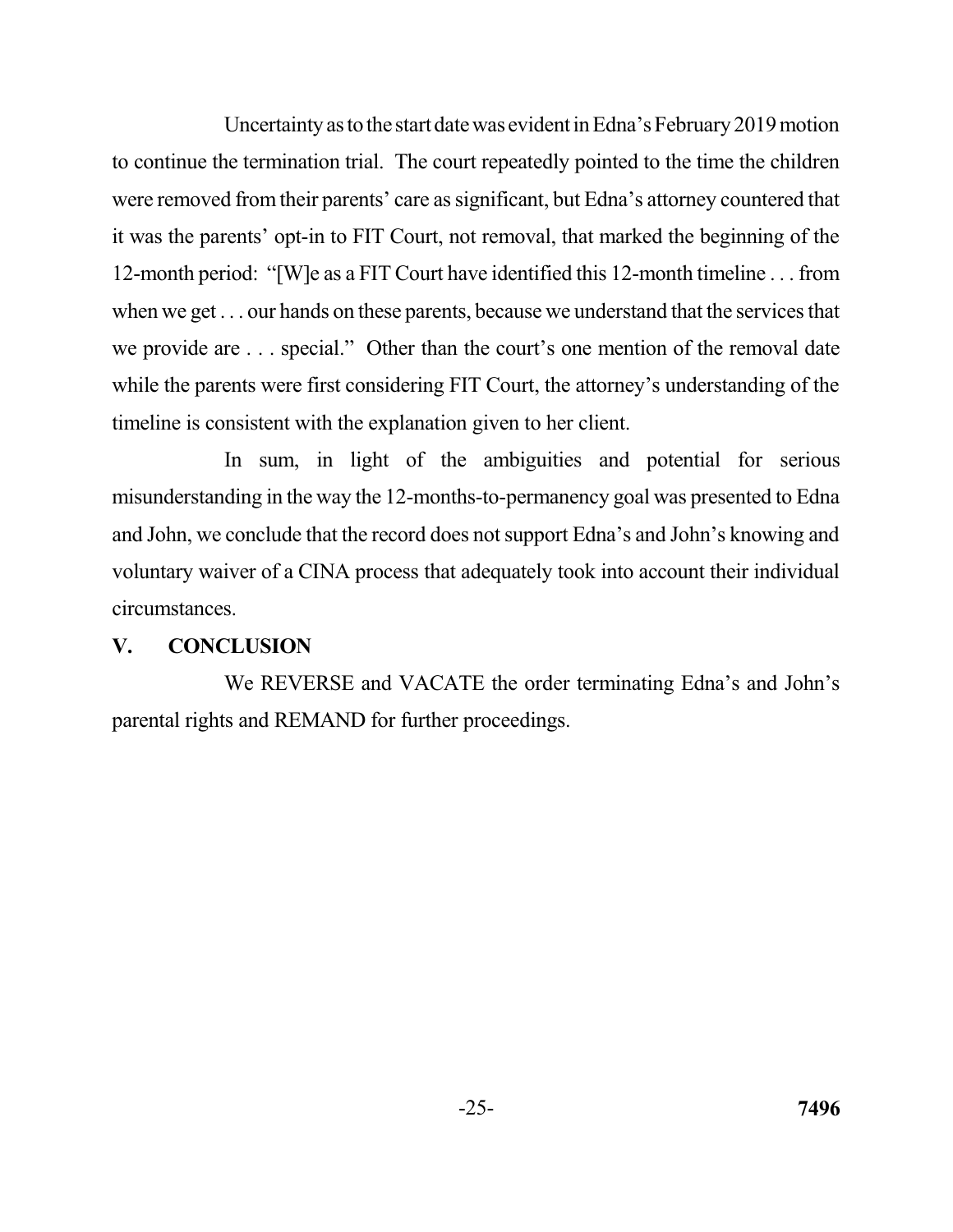STOWERS, Justice, with whom CARNEY, Justice, joins, concurring.

 I concur in the court's opinion holding that the superior court erred in "adher[ing] to the FIT Court's preset timeline rather than making an individualized assessment of whether the parents had a reasonable time to remedy based on the facts of their children's cases, as required by statute." I note, however, that Edna argued on appeal that the superior court violated her right to due process by basing termination of her parental rights on the rigid FIT Court timeline rather than the specific facts of her children's cases. It is appropriate that the supreme court decides Edna's and John's appeals on statutory grounds and does not reach the parents' constitutional claims. This resolution respects the principle of constitutional avoidance.<sup>1</sup> But this does not mean that the superior court's error did not also violate the parents' due process rights; the superior court's rigid and arbitrary adherence to a fixed timeline without reference to the facts of the case may well have crossed the constitutional threshold.**<sup>2</sup>** A future case may bring this question to this court for resolution.

 I write separately to highlight a larger problem: the existence and structure of the FIT Court itself. I think it is ludicrous to believe that parents with longstanding substance abuse problems or other intractable problems (including mental health issues) could, within the FIT Court's 12-month timeline possibly (1) receive substance abuse treatment, mental health treatment, parenting classes, and other necessary therapies;

 **<sup>1</sup>***See Alaska Fish & Wildlife Conservation Fund v. State*, 347 P.3d 97, 102 (Alaska 2015); *Alaska Trademark Shellfish, LLC v. State*, 91 P.3d 953, 957 (Alaska 2004).

<sup>&</sup>lt;sup>2</sup> A particular concern is the FIT court's apparent elevation of the goal of permanency for children to the exclusion of parents' fundamental right to the "care, custody, and control of their children." *In re Tammy J.*, 270 P.3d 805, 813 (Alaska 2012)  (quoting *Troxel v. Granville*, 530 U.S. 57, 65 (2000)).